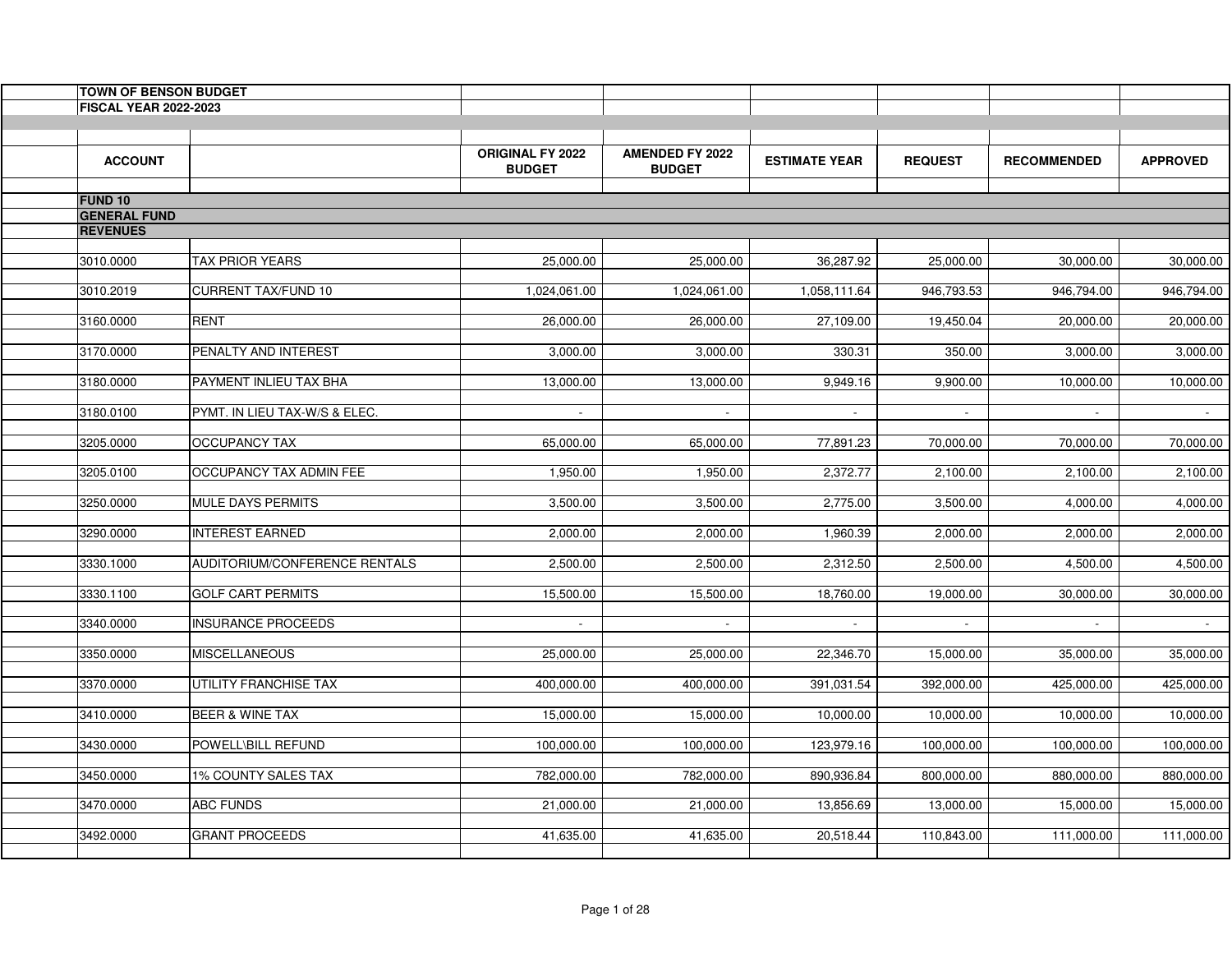| <b>ACCOUNT</b> |                               | <b>ORIGINAL FY 2022</b><br><b>BUDGET</b> | <b>AMENDED FY 2022</b><br><b>BUDGET</b> | <b>ESTIMATE YEAR</b> | <b>REQUEST</b>           | <b>RECOMMENDED</b> | <b>APPROVED</b>  |
|----------------|-------------------------------|------------------------------------------|-----------------------------------------|----------------------|--------------------------|--------------------|------------------|
| 3493.0000      | <b>CIVIL PENALTIES REV</b>    |                                          | $\overline{\phantom{a}}$                | 100.00               | $\overline{\phantom{a}}$ | . .                | $\sim$ 100 $\mu$ |
|                |                               |                                          |                                         |                      |                          |                    |                  |
| 3510.0000      | <b>IDISTRICT COURT</b>        | 3,500.00                                 | 3,500.00                                | 3,504.48             | 3,500.00                 | 3,500.00           | 3,500.00         |
|                |                               |                                          |                                         |                      |                          |                    |                  |
| 3550.0000      | <b>BUILDING PERMITS</b>       | 50,000.00                                | 50,000.00                               | 21,400.00            | 50,000.00                | 150,000.00         | 150,000.00       |
|                |                               |                                          |                                         |                      |                          |                    |                  |
| 3590.0000      | <b>GARBAGE FEE</b>            | 490,000.00                               | 490,000.00                              | 430.900.16           | 445,784.10               | 445,785.00         | 445,785.00       |
|                |                               |                                          |                                         |                      |                          |                    |                  |
| 3593.0000      | <b>ISTORM WATER FEE</b>       | 86,148.00                                | 86,148.00                               | 82,886.58            | 96,372.00                | 96,400.00          | 96,400.00        |
|                |                               |                                          |                                         |                      |                          |                    |                  |
| 3595.0000      | <b>IDISPOSAL TAX PROCEEDS</b> | 2,750.00                                 | 2,750.00                                | 3,630.00             | 3,000.00                 | 3,000.00           | 3,000.00         |
|                |                               |                                          |                                         |                      |                          |                    |                  |
| 3700.0000      | <b>DONATION</b>               |                                          | $\overline{\phantom{a}}$                | 4,605.00             |                          | 5,000.00           | 5,000.00         |
|                |                               |                                          |                                         |                      |                          |                    |                  |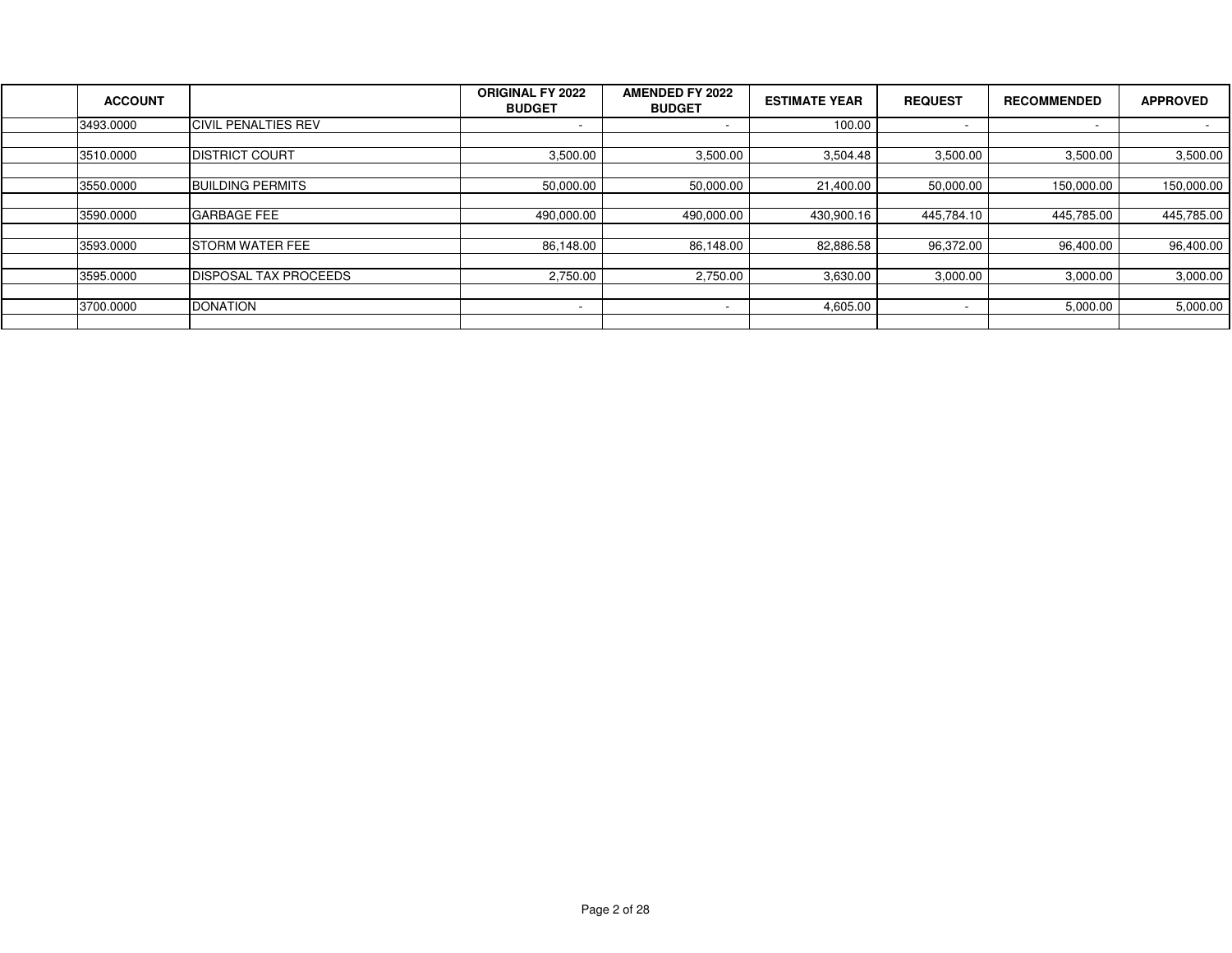|                  | <b>ACCOUNT</b>                                                                                                                                                          |                                                                                  | <b>ORIGINAL FY 2022</b><br><b>BUDGET</b> | <b>AMENDED FY 2022</b><br><b>BUDGET</b> | <b>ESTIMATE YEAR</b> | <b>REQUEST</b> | <b>RECOMMENDED</b> | <b>APPROVED</b> |  |  |
|------------------|-------------------------------------------------------------------------------------------------------------------------------------------------------------------------|----------------------------------------------------------------------------------|------------------------------------------|-----------------------------------------|----------------------|----------------|--------------------|-----------------|--|--|
|                  | 3750.0000                                                                                                                                                               | <b>LATE CHARGES</b>                                                              | 1,500.00                                 | 1,500.00                                | 1,218.67             | 1,500.00       | 3,000.00           | 3,000.00        |  |  |
|                  |                                                                                                                                                                         |                                                                                  |                                          |                                         |                      |                |                    |                 |  |  |
|                  | 3850.0000                                                                                                                                                               | RUN FOR THE BRAVE                                                                | 7,500.00                                 | 7,500.00                                | $\sim$               | 7,500.00       | 7,500.00           | 7,500.00        |  |  |
|                  |                                                                                                                                                                         |                                                                                  |                                          |                                         |                      |                |                    |                 |  |  |
|                  | 3950.0000                                                                                                                                                               | TRANSFER FROM CAPITAL RES                                                        | $\sim$                                   | $\sim$                                  | $\sim$               | $\sim$         | $\sim$             | $\sim$          |  |  |
|                  | 3980.0000                                                                                                                                                               | <b>TRANSFER IN</b>                                                               |                                          | $\sim$                                  |                      |                |                    | $\sim$          |  |  |
|                  |                                                                                                                                                                         |                                                                                  |                                          |                                         |                      |                |                    |                 |  |  |
|                  | 3990.0000                                                                                                                                                               | <b>FUND BALANCE</b>                                                              | 200,200.00                               | 200,200.00                              | 190,200.00           | 288,500.00     | 392,306.00         | 392,306.00      |  |  |
|                  |                                                                                                                                                                         |                                                                                  |                                          |                                         |                      |                |                    |                 |  |  |
|                  |                                                                                                                                                                         | <b>REVENUE TOTAL</b>                                                             | 3,407,744.00                             | 3,407,744.00                            | 3,448,974.18         | 3,437,592.67   | 3,804,885.00       | 3,804,885.00    |  |  |
|                  |                                                                                                                                                                         |                                                                                  |                                          |                                         |                      |                |                    |                 |  |  |
| *NOTES           |                                                                                                                                                                         | Tax Rate 0.56--Valuation 345,765,937=\$1,901,712.65 (1 penny yields \$34,576.59) |                                          |                                         |                      |                |                    |                 |  |  |
| *NOTES<br>*NOTES | Vehicle Tax \$170,000                                                                                                                                                   |                                                                                  |                                          |                                         |                      |                |                    |                 |  |  |
| *NOTES           | Grants: Speed Trailer & Radars (\$24,000); JoCo SRO (\$35,208); DOJ SRO (\$41,635); Tourism-Alley Grant (\$10,000)<br>Donations: Friday Night Hoops, Misc donations     |                                                                                  |                                          |                                         |                      |                |                    |                 |  |  |
| *NOTES           | Fund Balance: Electricities-Alley Grant (\$10,000); ADA Tranisition Plan (\$36,400); Town Manager Search (\$25,000); Salary Study (\$25,000); UDO Overhaul (\$102,100); |                                                                                  |                                          |                                         |                      |                |                    |                 |  |  |
|                  |                                                                                                                                                                         |                                                                                  |                                          |                                         |                      |                |                    |                 |  |  |
|                  | <b>FUND 10</b>                                                                                                                                                          |                                                                                  |                                          |                                         |                      |                |                    |                 |  |  |
|                  | <b>BOARD &amp; COMMISSIONERS</b>                                                                                                                                        |                                                                                  |                                          |                                         |                      |                |                    |                 |  |  |
|                  | <b>EXPENSE</b>                                                                                                                                                          |                                                                                  |                                          |                                         |                      |                |                    |                 |  |  |
|                  |                                                                                                                                                                         |                                                                                  |                                          |                                         |                      |                |                    |                 |  |  |
|                  | 4100.0200                                                                                                                                                               | <b>SALARIES</b>                                                                  | 20,400.00                                | 20,400.00                               | 20,400.00            | 20,400.00      | 20,400.00          | 20,400.00       |  |  |
|                  | 4100.0500                                                                                                                                                               | SOCIAL SEC                                                                       | 1,561.00                                 | 1,561.00                                | 1,388.46             | 1,560.60       | 1,560.00           | ,560.00         |  |  |
|                  |                                                                                                                                                                         |                                                                                  |                                          |                                         |                      |                |                    |                 |  |  |
|                  | 4100.1400                                                                                                                                                               | <b>TRAVEL &amp; TRAINING</b>                                                     | 1,000.00                                 | 1,000.00                                | 2,449.48             | 2,500.00       | 1,000.00           | 1,000.00        |  |  |
|                  |                                                                                                                                                                         |                                                                                  |                                          |                                         |                      |                |                    |                 |  |  |
|                  | 4100.2600                                                                                                                                                               | <b>ADVERTISING</b>                                                               | 5,000.00                                 | 5,000.00                                | 4,725.00             | 5,000.00       | 5,000.00           | 5,000.00        |  |  |
|                  |                                                                                                                                                                         |                                                                                  |                                          |                                         |                      |                |                    |                 |  |  |
|                  | 4100.3300                                                                                                                                                               | DEPARTMENT SUPPLIES                                                              | 1,000.00                                 | 1,000.00                                | 3,999.16             | 2,000.00       | 1,000.00           | 1,000.00        |  |  |
|                  |                                                                                                                                                                         |                                                                                  |                                          |                                         |                      |                |                    |                 |  |  |
|                  | 4100.5300                                                                                                                                                               | <b>DUES &amp; SUBSCRIPTIONS</b>                                                  | 4,500.00                                 | 4,500.00                                | 4,649.90             | 5,000.00       | 4,000.00           | 4,000.00        |  |  |
|                  |                                                                                                                                                                         | <b>EXPENSE TOTALS</b>                                                            |                                          |                                         |                      |                | 32,960.00          | 32,960.00       |  |  |
|                  |                                                                                                                                                                         |                                                                                  |                                          |                                         |                      |                |                    |                 |  |  |
|                  |                                                                                                                                                                         |                                                                                  |                                          |                                         |                      |                |                    |                 |  |  |
|                  |                                                                                                                                                                         |                                                                                  | 33,461.00                                | 33,461.00                               | 37,612.00            | 36,460.60      |                    |                 |  |  |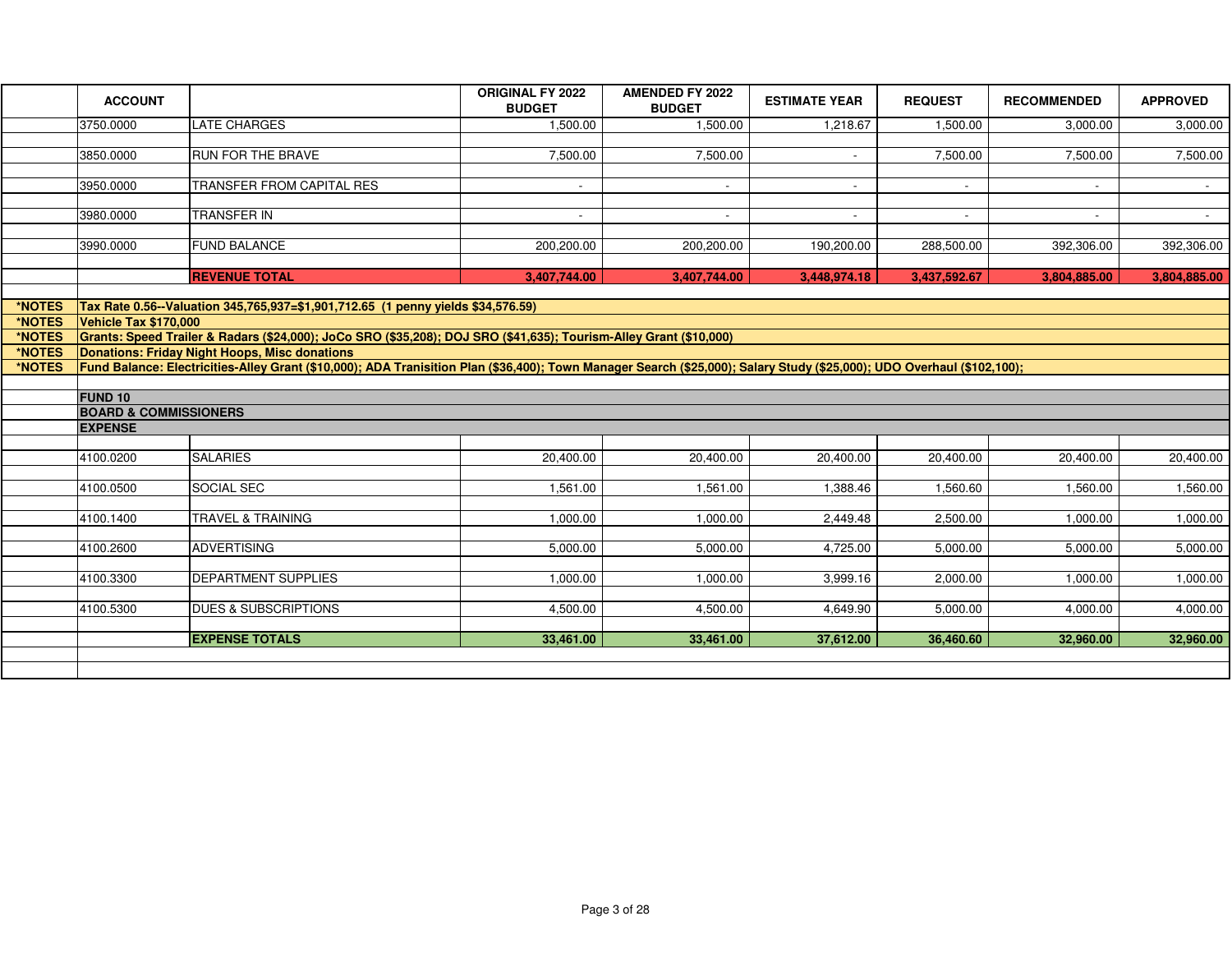| <b>ACCOUNT</b>            |                                 | ORIGINAL FY 2022<br><b>BUDGET</b> | <b>AMENDED FY 2022</b><br><b>BUDGET</b> | <b>ESTIMATE YEAR</b> | <b>REQUEST</b> | <b>RECOMMENDED</b> | <b>APPROVED</b> |
|---------------------------|---------------------------------|-----------------------------------|-----------------------------------------|----------------------|----------------|--------------------|-----------------|
| <b>FUND 10</b>            |                                 |                                   |                                         |                      |                |                    |                 |
| <b>GENERAL GOVERNMENT</b> |                                 |                                   |                                         |                      |                |                    |                 |
| <b>EXPENSE</b>            |                                 |                                   |                                         |                      |                |                    |                 |
|                           |                                 |                                   |                                         |                      |                |                    |                 |
| 4200.0200                 | <b>SALARIES</b>                 | 138,147.74                        | 138,147.74                              | 152,634.28           | 163,043.94     | 163,000.00         | 163,000.00      |
|                           |                                 |                                   |                                         |                      |                |                    |                 |
| 4200.0310                 | ECON DEV/ COMM DEPT             | 30,000.00                         | 30,000.00                               | 32,421.26            | 40,000.00      | 40,000.00          | 40,000.00       |
| 4200.0400                 | PROFESSIONAL SERVICES           | 10,000.00                         | 10,000.00                               | 12,512.05            | 101,400.00     | 96,400.00          | 96,400.00       |
|                           |                                 |                                   |                                         |                      |                |                    |                 |
| 4200.0430                 | <b>IT SERVICES</b>              | 35,000.00                         | 35,000.00                               | 55,192.95            | 64,166.91      | 50,000.00          | 50,000.00       |
|                           |                                 |                                   |                                         |                      |                |                    |                 |
| 4200.0450                 | LEGAL SERVICES                  | 12,500.00                         | 12,500.00                               | 13,494.73            | 14,000.00      | 10,000.00          | 10,000.00       |
|                           |                                 |                                   |                                         |                      |                |                    |                 |
| 4200.0500                 | SOCIAL SECURITY                 | 10,568.30                         | 10,568.30                               | 12,909.60            | 12,472.86      | 12,500.00          | 12,500.00       |
| 4200.0700                 | <b>RETIREMENT EXPENSE</b>       | 22,316.00                         | 22,316.00                               | 23,357.12            | 27,880.51      | 27,881.00          | 27,881.00       |
|                           |                                 |                                   |                                         |                      |                |                    |                 |
| 4200.0800                 | LONGEVITY/CHRISTMAS PARTY       | 16,000.00                         | 16,000.00                               | 17,399.97            | 17,000.00      | 16,000.00          | 16,000.00       |
|                           |                                 |                                   |                                         |                      |                |                    |                 |
| 4200.0900                 | UNEMPLOYMENT INSURANCE          | $\sim$                            | $\sim$                                  | $\sim$               | $\sim$         | $\sim$             | $\sim 100$      |
|                           |                                 |                                   |                                         |                      |                |                    |                 |
| 4200.1200                 | AUDITORIUM/CONFERENCE CTR MAINT | $\sim$                            | $\sim$                                  | $\sim$               | $\sim$         | $\sim$             | $\sim$ $-$      |
| 4200.1400                 | TRAVEL & TRAINING               | 2,500.00                          | 2,500.00                                | 2,314.08             | 3,000.00       | 1,000.00           | 1,000.00        |
|                           |                                 |                                   |                                         |                      |                |                    |                 |
| 4200.1600                 | <b>M/R EQUIPMENT</b>            | 4,000.00                          | 4,000.00                                | 4,910.58             | 4,500.00       | 4,000.00           | 4,000.00        |
|                           |                                 |                                   |                                         |                      |                |                    |                 |
| 4200.2100                 | <b>RENT-EQUIPMENT</b>           | $\sim$                            | $\sim$                                  | $\sim$               | $\sim$         |                    | $\sim 100$      |
|                           |                                 |                                   |                                         |                      |                |                    |                 |
| 4200.2600                 | <b>ADVERTISING</b>              | 6,500.00                          | 6,500.00                                | 10,670.07            | 10,000.00      | 6,500.00           | 6,500.00        |
| 4200.3000                 | <b>POSTAGE</b>                  | 5,000.00                          | 5,000.00                                | 5,437.22             | 5,000.00       | 5,000.00           | 5,000.00        |
|                           |                                 |                                   |                                         |                      |                |                    |                 |
| 4200.3300                 | DEPARTMENT SUPPLIES             | 7,000.00                          | 7,000.00                                | 6,416.85             | 7,000.00       | 4,000.00           | 4,000.00        |
|                           |                                 |                                   |                                         |                      |                |                    |                 |
| 4200.5300                 | <b>DUES &amp; SUBSCRIPTIONS</b> | 4,000.00                          | 4,000.00                                | 4,154.35             | 5,000.00       | 4,000.00           | 4,000.00        |
|                           |                                 |                                   |                                         |                      |                |                    |                 |
|                           |                                 |                                   |                                         |                      |                |                    |                 |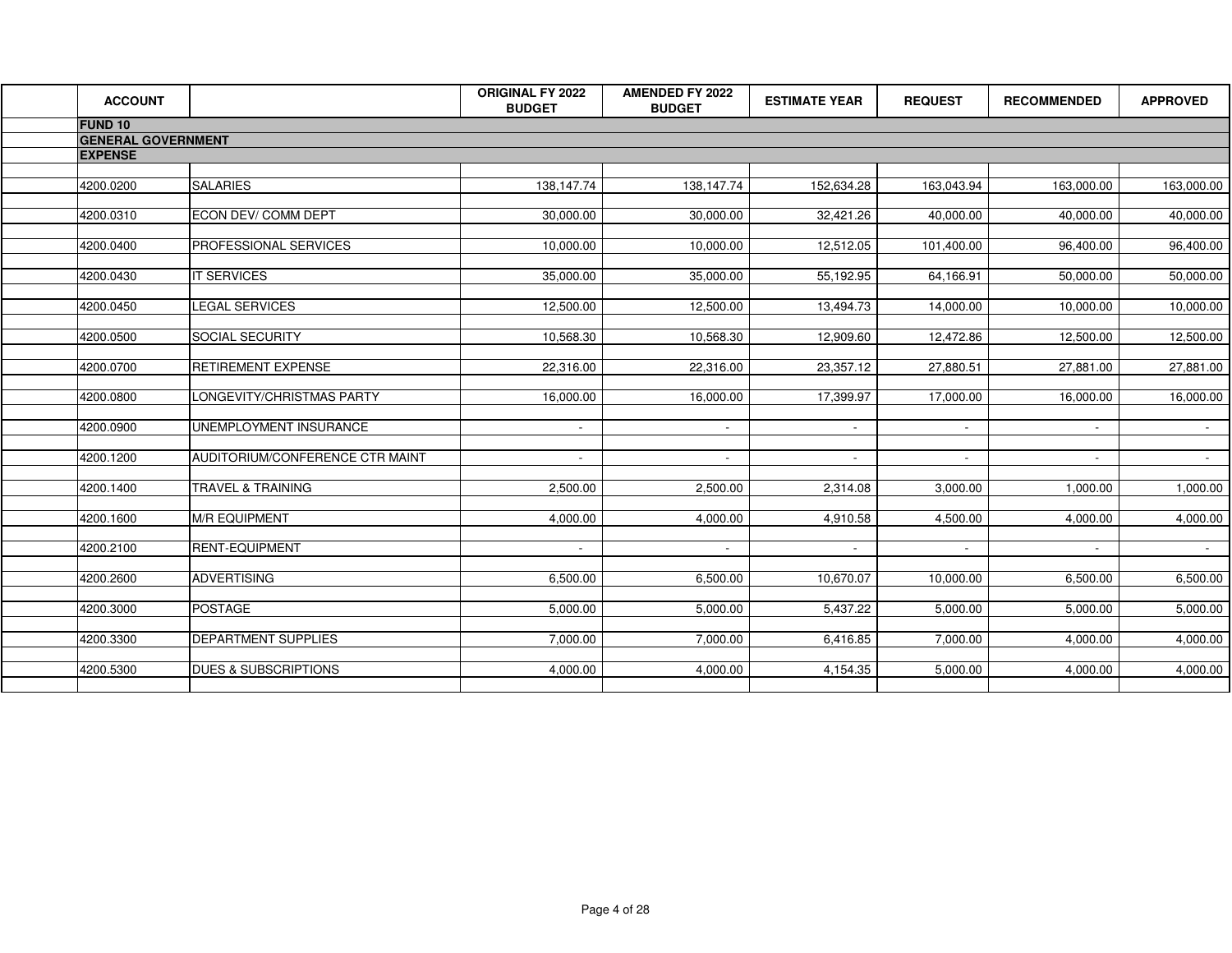|        | <b>ACCOUNT</b>                                                                                                                                                                 |                                                                                                                                                                            | <b>ORIGINAL FY 2022</b><br><b>BUDGET</b> | <b>AMENDED FY 2022</b><br><b>BUDGET</b> | <b>ESTIMATE YEAR</b> | <b>REQUEST</b> | <b>RECOMMENDED</b> | <b>APPROVED</b> |  |  |
|--------|--------------------------------------------------------------------------------------------------------------------------------------------------------------------------------|----------------------------------------------------------------------------------------------------------------------------------------------------------------------------|------------------------------------------|-----------------------------------------|----------------------|----------------|--------------------|-----------------|--|--|
|        | 4200.5400                                                                                                                                                                      | <b>INSURANCE &amp; BONDS</b>                                                                                                                                               | 200,000.00                               | 200,000.00                              | 203,272.88           | 289,649.58     | 280,000.00         | 280,000.00      |  |  |
|        | 4200.6600                                                                                                                                                                      | <b>DONATIONS</b>                                                                                                                                                           |                                          |                                         |                      |                |                    |                 |  |  |
|        |                                                                                                                                                                                |                                                                                                                                                                            | 16,100.00                                | 16,100.00                               | 16,100.00            | 16,100.00      | 16,100.00          | 16,100.00       |  |  |
|        | 4200.7500                                                                                                                                                                      | <b>CAPITAL OUTLAY</b>                                                                                                                                                      | $\sim$                                   |                                         |                      |                |                    |                 |  |  |
|        |                                                                                                                                                                                |                                                                                                                                                                            |                                          |                                         |                      |                |                    |                 |  |  |
|        | 4200.7956                                                                                                                                                                      | ECONOMIC INCENTIVE HAMPTON INN                                                                                                                                             | 9,000.00                                 | 9,000.00                                | 8,841.06             | 4,420.50       | 4,421.00           | 4,421.00        |  |  |
|        | 4200.9990                                                                                                                                                                      | TRANSFERS TO CAPITAL PROJECTS                                                                                                                                              | $\sim$                                   | $\sim$                                  | $\sim$               | $\sim$         | $\sim$             | $\sim$          |  |  |
|        |                                                                                                                                                                                |                                                                                                                                                                            |                                          |                                         |                      |                |                    |                 |  |  |
|        | 4200.9995                                                                                                                                                                      | JO CO OCCUPANCY TAX                                                                                                                                                        | 63,050.00                                | 63,050.00                               | 77,518.11            | 70,000.00      | 70,000.00          | 70,000.00       |  |  |
|        | 4200.9999                                                                                                                                                                      | TAX COLLECTION FEES                                                                                                                                                        | 30,000.00                                | 30,000.00                               | 24,501.91            | 58,088.68      | 30,000.00          | 30,000.00       |  |  |
|        |                                                                                                                                                                                |                                                                                                                                                                            |                                          |                                         |                      |                |                    |                 |  |  |
|        |                                                                                                                                                                                | <b>EXPENSE TOTALS</b>                                                                                                                                                      | 621,682.04                               | 621,682.04                              | 684,059.07           | 912,722.98     | 840,802.00         | 840,802.00      |  |  |
| *NOTES |                                                                                                                                                                                | Professional Services: 1/3 Audit (\$10,000); ADA Transition Plan (\$36,400); Town Manager Search (\$25,000); Salary Study (\$25,000)                                       |                                          |                                         |                      |                |                    |                 |  |  |
| *NOTES | Economic Development: \$10,000 Electricities Grant FY 22; \$10,000 Facade Improvement Grants \$10,000; Website Design & EDC Meetings<br><b>IT Services: VC3; Spectrum; ITS</b> |                                                                                                                                                                            |                                          |                                         |                      |                |                    |                 |  |  |
| *NOTES |                                                                                                                                                                                |                                                                                                                                                                            |                                          |                                         |                      |                |                    |                 |  |  |
| *NOTES |                                                                                                                                                                                | Insurance & Bonds: General Liability, Property, Vehicles; Health Insurance; Workers Compensation                                                                           |                                          |                                         |                      |                |                    |                 |  |  |
| *NOTES |                                                                                                                                                                                | Donations: Chamber of Commerce (\$3,500); Council on Aging (\$1,750); Harbor Inc (\$1,000); JoCo Arts Council (\$600); American Red Cross (\$850); PFC Utilities (\$8,400) |                                          |                                         |                      |                |                    |                 |  |  |
|        | <b>FUND 10</b>                                                                                                                                                                 |                                                                                                                                                                            |                                          |                                         |                      |                |                    |                 |  |  |
|        | <b>ELECTIONS</b>                                                                                                                                                               |                                                                                                                                                                            |                                          |                                         |                      |                |                    |                 |  |  |
|        | <b>EXPENSE</b>                                                                                                                                                                 |                                                                                                                                                                            |                                          |                                         |                      |                |                    |                 |  |  |
|        | 4300.3400                                                                                                                                                                      | <b>BOARD OF ELECTIONS</b>                                                                                                                                                  | 5,000.00                                 | 5,000.00                                | 3,528.00             | $\blacksquare$ | $\sim$             |                 |  |  |
|        |                                                                                                                                                                                |                                                                                                                                                                            |                                          |                                         |                      |                |                    |                 |  |  |
|        |                                                                                                                                                                                | <b>EXPENSE TOTALS</b>                                                                                                                                                      | 5,000.00                                 | 5,000.00                                | 3,528.00             | $\sim$         | $\sim$             | $\sim$          |  |  |
|        | <b>FUND 10</b>                                                                                                                                                                 |                                                                                                                                                                            |                                          |                                         |                      |                |                    |                 |  |  |
|        | <b>INSPECTION, ZONING, &amp; SAFETY</b>                                                                                                                                        |                                                                                                                                                                            |                                          |                                         |                      |                |                    |                 |  |  |
|        | <b>EXPENSE</b>                                                                                                                                                                 |                                                                                                                                                                            |                                          |                                         |                      |                |                    |                 |  |  |
|        |                                                                                                                                                                                |                                                                                                                                                                            |                                          |                                         |                      |                |                    |                 |  |  |
|        | 4400.0200                                                                                                                                                                      | <b>SALARIES</b>                                                                                                                                                            | 172,075.25                               | 172,075.25                              | 167,001.62           | 279,583.68     | 279,580.00         | 279,580.00      |  |  |
|        | 4400.0300                                                                                                                                                                      | SPECIAL BOARDS                                                                                                                                                             | 200.00                                   | 200.00                                  | $\omega$             | 200.00         |                    | $\sim$          |  |  |
|        |                                                                                                                                                                                |                                                                                                                                                                            |                                          |                                         |                      |                |                    |                 |  |  |
|        | 4400.0400                                                                                                                                                                      | CONTRACT SERVICES                                                                                                                                                          | 40,200.00                                | 40,200.00                               | 70,808.63            | 112,100.00     | 102,100.00         | 102,100.00      |  |  |
|        | 4400.0500                                                                                                                                                                      | SOCIAL SECURITY                                                                                                                                                            | 13,163.76                                | 13,163.76                               | 11,492.77            | 21,388.15      | 21,300.00          | 21,300.00       |  |  |
|        |                                                                                                                                                                                |                                                                                                                                                                            |                                          |                                         |                      |                |                    |                 |  |  |
|        | 4400.0700                                                                                                                                                                      | <b>RETIREMENT</b>                                                                                                                                                          | 26,138.23                                | 26,138.23                               | 27,655.87            | 47,808.81      | 47,800.00          | 47,800.00       |  |  |
|        |                                                                                                                                                                                |                                                                                                                                                                            |                                          |                                         |                      |                |                    |                 |  |  |
|        | 4400.0900                                                                                                                                                                      | SAFETY PROGRAM                                                                                                                                                             | $\omega$                                 | $\mathcal{L}_{\mathcal{A}}$             |                      |                |                    |                 |  |  |
|        | 4400.1400                                                                                                                                                                      | <b>TRAVEL &amp; TRAINING</b>                                                                                                                                               | 2,500.00                                 | 2,500.00                                | 2,163.02             | 2,500.00       | 2,000.00           | 2,000.00        |  |  |
|        |                                                                                                                                                                                |                                                                                                                                                                            |                                          |                                         |                      |                |                    |                 |  |  |
|        | 4400.1700                                                                                                                                                                      | <b>CODE ENFORCEMENT</b>                                                                                                                                                    | 7,500.00                                 | 7,500.00                                | 975.00               | 7,500.00       | 1,000.00           | 1,000.00        |  |  |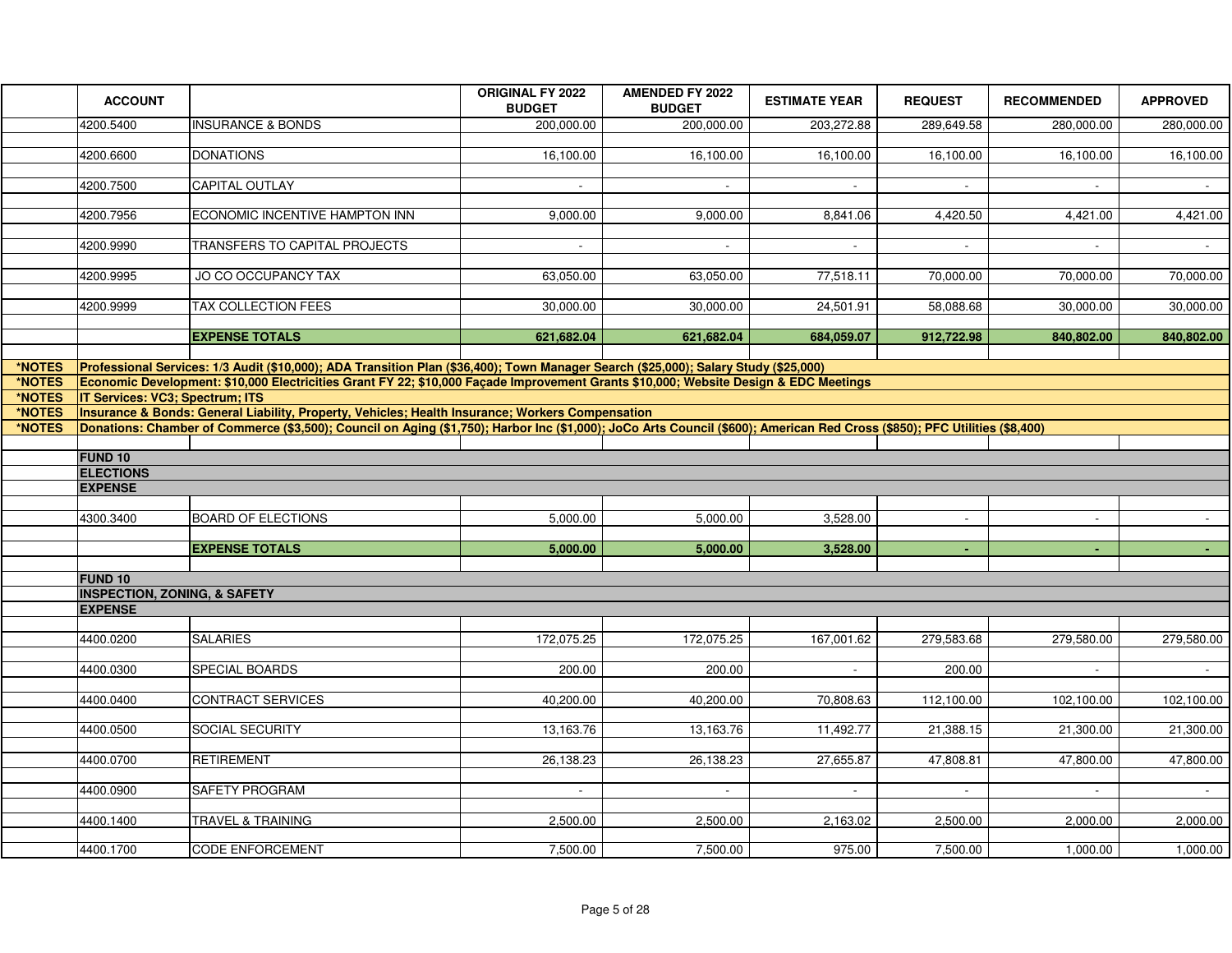|        | <b>ACCOUNT</b>                                                          |                                 | <b>ORIGINAL FY 2022</b><br><b>BUDGET</b> | <b>AMENDED FY 2022</b><br><b>BUDGET</b> | <b>ESTIMATE YEAR</b>     | <b>REQUEST</b> | <b>RECOMMENDED</b>       | <b>APPROVED</b> |  |
|--------|-------------------------------------------------------------------------|---------------------------------|------------------------------------------|-----------------------------------------|--------------------------|----------------|--------------------------|-----------------|--|
|        |                                                                         |                                 |                                          |                                         |                          |                |                          |                 |  |
|        | 4400.1800                                                               | <b>GAS &amp; LUBRICANTS</b>     | 400.00                                   | 400.00                                  | 444.18                   | 1,000.00       | 400.00                   | 400.00          |  |
|        |                                                                         |                                 |                                          |                                         |                          |                |                          |                 |  |
|        | 4400.3100                                                               | <b>VEHICLES</b>                 | 500.00                                   | 500.00                                  | 500.00                   | 500.00         | 500.00                   | 500.00          |  |
|        |                                                                         |                                 |                                          |                                         |                          |                |                          |                 |  |
|        | 4400.3300                                                               | <b>IDEPARTMENT SUPPLIES</b>     | 1,000.00                                 | 1,000.00                                | 519.88                   | 1,000.00       | 500.00                   | 500.00          |  |
|        |                                                                         |                                 |                                          |                                         |                          |                |                          |                 |  |
|        | 4400.5300                                                               | <b>DUES &amp; SUBSCRIPTIONS</b> | 1,500.00                                 | 1,500.00                                | 1,190.00                 | 1,500.00       | 1,500.00                 | 1,500.00        |  |
|        |                                                                         |                                 |                                          |                                         |                          |                |                          |                 |  |
|        | 4400.7400                                                               | <b>EQUIPMENT</b>                | $\overline{\phantom{a}}$                 | $\overline{\phantom{a}}$                | $\overline{\phantom{a}}$ |                | $\overline{\phantom{a}}$ | $\sim$          |  |
|        |                                                                         |                                 |                                          |                                         |                          |                |                          |                 |  |
|        |                                                                         | <b>EXPENSE TOTAL</b>            | 265,177.24                               | 265,177.24                              | 282,750.97               | 475,080.64     | 456,680.00               | 456,680.00      |  |
|        |                                                                         |                                 |                                          |                                         |                          |                |                          |                 |  |
| *NOTES | Contract Services: UDO Overhaul (102,100); Permitting Software (10,000) |                                 |                                          |                                         |                          |                |                          |                 |  |
| *NOTES | Vehciles: Two new vehicles for inspectors/code enforcement officer      |                                 |                                          |                                         |                          |                |                          |                 |  |
|        |                                                                         |                                 |                                          |                                         |                          |                |                          |                 |  |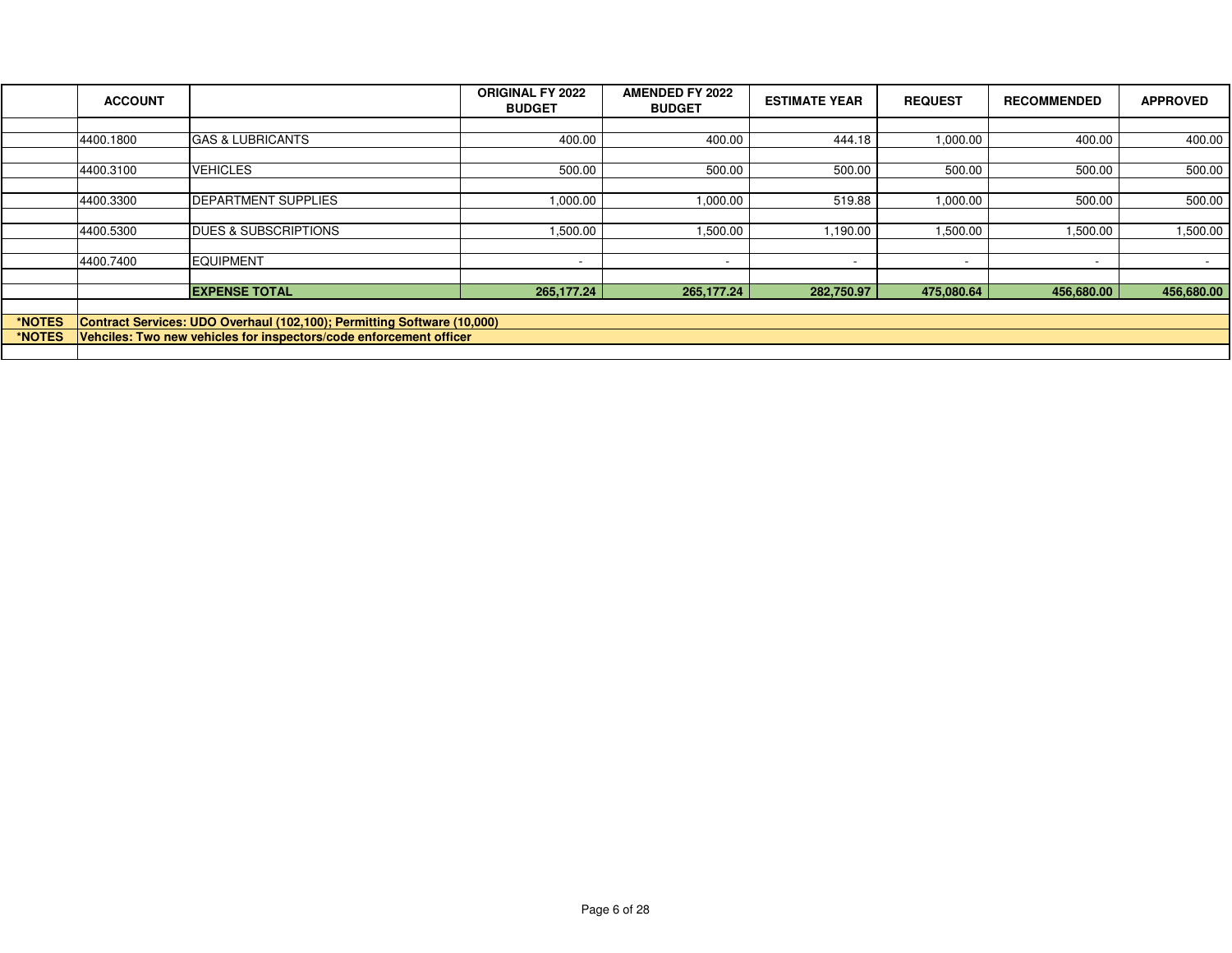|        | <b>ACCOUNT</b>             |                                                      | <b>ORIGINAL FY 2022</b><br><b>BUDGET</b> | <b>AMENDED FY 2022</b><br><b>BUDGET</b> | <b>ESTIMATE YEAR</b>     | <b>REQUEST</b>           | <b>RECOMMENDED</b>       | <b>APPROVED</b> |
|--------|----------------------------|------------------------------------------------------|------------------------------------------|-----------------------------------------|--------------------------|--------------------------|--------------------------|-----------------|
|        | <b>FUND 10</b>             |                                                      |                                          |                                         |                          |                          |                          |                 |
|        | <b>MUNICIPAL BUILDINGS</b> |                                                      |                                          |                                         |                          |                          |                          |                 |
|        | <b>EXPENSE</b>             |                                                      |                                          |                                         |                          |                          |                          |                 |
|        | 5000.0200                  | <b>SALARIES</b>                                      | 34,000.00                                | 34,000.00                               | 36,275.37                | 36,720.11                | 36,720.00                | 36,720.00       |
|        |                            |                                                      |                                          |                                         |                          |                          |                          |                 |
|        | 5000.0500                  | SOCIAL SECURTIY                                      | 2,477.00                                 | 2,477.00                                | 2,778.92                 | 2,809.09                 | 2,810.00                 | 2,810.00        |
|        | 5000.0700                  | <b>RETIREMENT</b>                                    | 5,294.00                                 | 5,294.00                                | 5,879.81                 | 6,279.14                 | 6,280.00                 | 6,280.00        |
|        |                            |                                                      |                                          |                                         |                          |                          |                          |                 |
|        | 5000.1300                  | <b>UTILITIES</b>                                     | 30,000.00                                | 30,000.00                               | 38,939.95                | 40,000.00                | 35,000.00                | 35,000.00       |
|        | 5000.1500                  | <b>M/R BUILDINGS</b>                                 | 1,000.00                                 | 1,000.00                                | 51,969.01                | 15,000.00                | 13,000.00                | 13,000.00       |
|        |                            |                                                      |                                          |                                         |                          |                          |                          |                 |
|        | 5000.1600                  | <b>M/R EQUIPMENT</b>                                 | 1,000.00                                 | 1,000.00                                | 1,662.05                 | 2,000.00                 | 1,000.00                 | 1,000.00        |
|        | 5000.1800                  | <b>GAS &amp; LUBRICANTS</b>                          | 500.00                                   | 500.00                                  | 4,774.05                 | 3,000.00                 | 1,500.00                 | 1,500.00        |
|        |                            |                                                      |                                          |                                         |                          |                          |                          |                 |
|        | 5000.3300                  | DEPARTMENT SUPPLIES                                  | 5,000.00                                 | 5,000.00                                | 9,232.26                 | 10,000.00                | 5,000.00                 | 5,000.00        |
|        | 5000.7500                  | <b>BUILDING CAPITAL OUTLAY</b>                       | $\sim$                                   | $\sim$                                  | $\overline{\phantom{a}}$ | $\overline{\phantom{a}}$ | $\overline{\phantom{a}}$ |                 |
|        |                            |                                                      |                                          |                                         |                          |                          |                          |                 |
|        |                            | <b>EXPENSE TOTALS</b>                                | 79,271.00                                | 79,271.00                               | 151,511.42               | 115,808.34               | 101,310.00               | 101,310.00      |
| *NOTES |                            |                                                      |                                          |                                         |                          |                          |                          |                 |
|        |                            | M/R Buildings: 1/2 cost of AC Replacement at Library |                                          |                                         |                          |                          |                          |                 |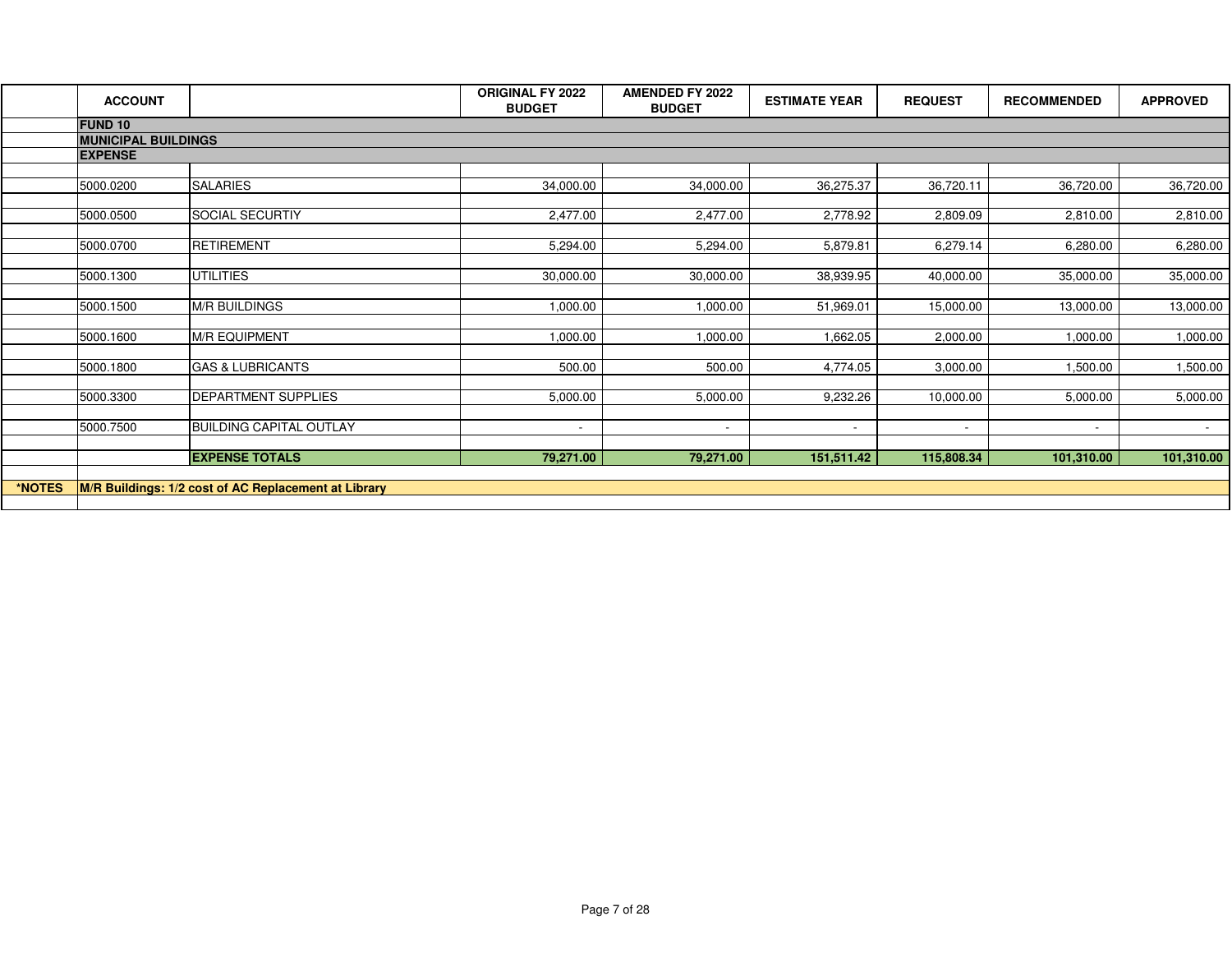|        | <b>ACCOUNT</b>           |                                                                                                                              | ORIGINAL FY 2022<br><b>BUDGET</b> | <b>AMENDED FY 2022</b><br><b>BUDGET</b> | <b>ESTIMATE YEAR</b> | <b>REQUEST</b> | <b>RECOMMENDED</b> | <b>APPROVED</b> |
|--------|--------------------------|------------------------------------------------------------------------------------------------------------------------------|-----------------------------------|-----------------------------------------|----------------------|----------------|--------------------|-----------------|
|        | <b>FUND 10</b>           |                                                                                                                              |                                   |                                         |                      |                |                    |                 |
|        | <b>POLICE DEPARTMENT</b> |                                                                                                                              |                                   |                                         |                      |                |                    |                 |
|        | <b>EXPENSE</b>           |                                                                                                                              |                                   |                                         |                      |                |                    |                 |
|        | 5100.0200                | <b>SALARIES</b>                                                                                                              | 906,973.00                        | 906,973.00                              | 932,108.46           | 1,045,166.46   | 1,045,000.00       | 1,045,000.00    |
|        | 5100.0250                | SEPERATION ALLOWANCE                                                                                                         | 20,597.00                         | 20,597.00                               | 20,597.00            | 20,597.00      | 20,597.00          | 20,597.00       |
|        | 5100.0300                | <b>SKILLED SERVICES</b>                                                                                                      | 15,550.00                         | 15,550.00                               | 15,550.00            | 19,245.00      | 18,000.00          | 18,000.00       |
|        | 5100.0500                | SOCIAL SECURITY                                                                                                              | 70,959.17                         | 70,959.17                               | 69,804.07            | 76,895.23      | 76,900.00          | 76,900.00       |
|        | 5100.0700                | <b>RETIREMENT</b>                                                                                                            | 143,484.00                        | 143,484.00                              | 150,939.54           | 178,315.13     | 178,300.00         | 178,300.00      |
|        | 5100.1100                | CELLULAR COMMUNICATIONS                                                                                                      | 8,700.00                          | 8,700.00                                | 8,700.00             | 8,700.00       | 8,700.00           | 8,700.00        |
|        | 5100.1400                | <b>TRAVEL &amp; TRAINING</b>                                                                                                 | 8,000.00                          | 8,000.00                                | 8,000.00             | 8,000.00       | 5,000.00           | 5,000.00        |
|        | 5100.1600                | <b>M/R EQUIPMENT</b>                                                                                                         | 4,000.00                          | 4,000.00                                | 4,000.00             | 6,000.00       | 6,000.00           | 6,000.00        |
|        | 5100.1700                | <b>ANIMAL CONTROL</b>                                                                                                        | 1,000.00                          | 1,000.00                                | 1,000.00             | 3,000.00       | 3,000.00           | 3,000.00        |
|        | 5100.1800                | <b>GAS &amp; LUBRICANTS</b>                                                                                                  | 23,000.00                         | 23,000.00                               | 37,953.30            | 57,000.00      | 45,000.00          | 45,000.00       |
|        | 5100.3100                | <b>VEHICLES</b>                                                                                                              | 10,000.00                         | 10,000.00                               | 10,000.00            | 12,000.00      | 10,000.00          | 10,000.00       |
|        | 5100.3300                | DEPARTMENT SUPPLIES                                                                                                          | 4,500.00                          | 4,500.00                                | 5,645.69             | 6,000.00       | 4,500.00           | 4,500.00        |
|        | 5100.3400                | <b>COPS PROGRAM</b>                                                                                                          | 3,500.00                          | 3,500.00                                | 4,000.00             | 4,000.00       | 3,500.00           | 3,500.00        |
|        | 5100.3600                | <b>UNIFORMS</b>                                                                                                              | 10,000.00                         | 10,000.00                               | 8,724.00             | 7,500.00       | 7,500.00           | 7,500.00        |
|        | 5100.3800                | <b>DRUG FUND</b>                                                                                                             | 2,000.00                          | 2,000.00                                | $\sim$               | 2,000.00       | 1,500.00           | 1,500.00        |
|        | 5100.3900                | <b>DARE PROGRAM</b>                                                                                                          | 500.00                            | 500.00                                  | 500.00               | 500.00         | 500.00             | 500.00          |
|        | 5100.7450                | DETECTIVE EXPENSES                                                                                                           | 6,000.00                          | 6,000.00                                | 6,000.00             | 4,000.00       | 4,000.00           | 4,000.00        |
|        | 5100.7500                | <b>CAPITAL OUTLAY</b>                                                                                                        | 59,540.00                         | 59,540.00                               | 59,540.00            | 130,270.00     | 130,270.00         | 130,270.00      |
|        | 5100.7700                | CAPITAL RESERVE                                                                                                              | 3,900.00                          | 3,900.00                                | 3,900.00             | 19,000.00      | 5,000.00           | 5,000.00        |
|        |                          | <b>EXPENSE TOTAL</b>                                                                                                         | 1,302,203.17                      | 1,302,203.17                            | 1,346,962.06         | 1,608,188.82   | 1,573,267.00       | 1,573,267.00    |
| *NOTES |                          | Animal Control: New Kennels at new Public Utilities Facility                                                                 |                                   |                                         |                      |                |                    |                 |
| *NOTES |                          | Capital Outlay: 2 New Toyota SUV Lease (12,650); Officer Equipment (21,800); Tasers (9,072); Current leasing with Enterprise |                                   |                                         |                      |                |                    |                 |
|        |                          |                                                                                                                              |                                   |                                         |                      |                |                    |                 |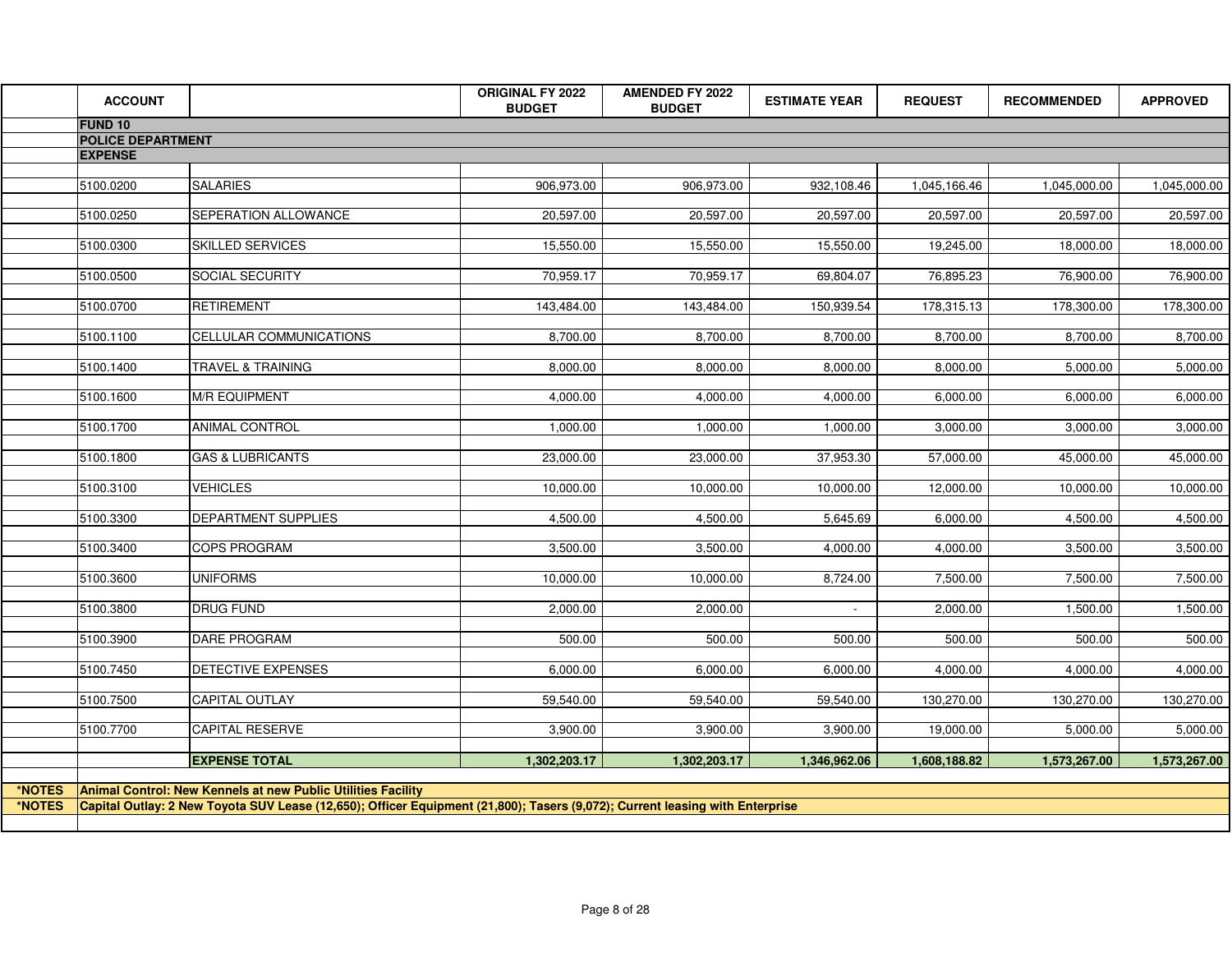| <b>ACCOUNT</b>             |                              | <b>ORIGINAL FY 2022</b><br><b>BUDGET</b> | <b>AMENDED FY 2022</b><br><b>BUDGET</b> | <b>ESTIMATE YEAR</b> | <b>REQUEST</b>           | <b>RECOMMENDED</b> | <b>APPROVED</b>     |
|----------------------------|------------------------------|------------------------------------------|-----------------------------------------|----------------------|--------------------------|--------------------|---------------------|
| <b>FUND 10</b>             |                              |                                          |                                         |                      |                          |                    |                     |
| <b>CENTRAL MAINTENANCE</b> |                              |                                          |                                         |                      |                          |                    |                     |
| <b>EXPENSE</b>             |                              |                                          |                                         |                      |                          |                    |                     |
|                            |                              |                                          |                                         |                      |                          |                    |                     |
| 5550.1300                  | <b>UTILITIES</b>             | 4,500.00                                 | 4,500.00                                | 5,768.40             | 6,000.00                 | 4,500.00           | 4,500.00            |
|                            |                              |                                          |                                         |                      |                          |                    |                     |
| 5550.1500                  | <b>M/R BUILDINGS</b>         | 500.00                                   | 500.00                                  | 660.00               | 1,000.00                 | 500.00             | 500.00              |
| 5550.3300                  | DEPARTMENT SUPPLIES          | 3,250.00                                 | 3,250.00                                | 8,192.79             | 9,000.00                 | 3,000.00           | 3,000.00            |
|                            |                              |                                          |                                         |                      |                          |                    |                     |
|                            |                              |                                          |                                         |                      |                          |                    |                     |
|                            | <b>EXPENSE TOTAL</b>         | 8,250.00                                 | 8,250.00                                | 14,621.19            | 16,000.00                | 8,000.00           | 8,000.00            |
|                            |                              |                                          |                                         |                      |                          |                    |                     |
| <b>FUND 10</b>             |                              |                                          |                                         |                      |                          |                    |                     |
| <b>STREET MAINTENANCE</b>  |                              |                                          |                                         |                      |                          |                    |                     |
| <b>EXPENSE</b>             |                              |                                          |                                         |                      |                          |                    |                     |
|                            |                              |                                          |                                         |                      |                          |                    |                     |
| 5610.0200                  | <b>SALARIES</b>              | 121,600.00                               | 121,600.00                              | 67,774.97            | 107,610.95               | $\sim$             | $\sigma_{\rm{max}}$ |
| 5610.0300                  | <b>SKILLED SERVICES</b>      | 10,000.00                                | 10,000.00                               | 70,768.85            | 10,000.00                | 10,000.00          | 10,000.00           |
|                            |                              |                                          |                                         |                      |                          |                    |                     |
| 5610.0500                  | <b>SOCIAL SECURITY</b>       | 9,266.00                                 | 9,266.00                                | 5,148.67             | 8,232.24                 |                    | $\sim$ 10 $\pm$     |
|                            |                              |                                          |                                         |                      |                          |                    |                     |
| 5610.0700                  | <b>RETIREMENT EXPENSE</b>    | 18,691.00                                | 18,691.00                               | 12,175.84            | 18,401.47                | $\sim$             | $\sim 10^{-1}$      |
|                            |                              |                                          |                                         |                      |                          |                    |                     |
| 5610.1400                  | <b>TRAVEL &amp; TRAINING</b> |                                          |                                         |                      |                          |                    | $\sim$              |
|                            |                              |                                          |                                         |                      |                          |                    |                     |
| 5610.1600                  | <b>M/R EQUIPMENT</b>         | 5,000.00                                 | 5,000.00                                | 11,575.65            | 5,000.00                 | 3,024.00           | 3,024.00            |
|                            |                              |                                          |                                         |                      |                          |                    |                     |
| 5610.1800                  | <b>GAS &amp; LUBRICANTS</b>  | 6,000.00                                 | 6,000.00                                | 13,476.03            | 14,000.00                | 10,000.00          | 10,000.00           |
| 5610.2100                  | <b>EQUIPMENT RENTAL</b>      | 1,500.00                                 | 1,500.00                                | 1,424.48             | 1,500.00                 | 1,500.00           | 1,500.00            |
|                            |                              |                                          |                                         |                      |                          |                    |                     |
| 5610.3100                  | <b>VEHICLES</b>              | $\sim$                                   | $\sim$                                  | $\sim$               | $\overline{\phantom{a}}$ | $\sim$             | $\sim$              |
|                            |                              |                                          |                                         |                      |                          |                    |                     |
| 5610.3200                  | <b>CHEMICALS</b>             | 4,500.00                                 | 4,500.00                                | 3,206.76             | 4,500.00                 | 4,000.00           | 4,000.00            |
|                            |                              |                                          |                                         |                      |                          |                    |                     |
| 5610.3300                  | <b>DEPARTMENT SUPPLIES</b>   | 2,000.00                                 | 2,000.00                                | 7,770.54             | 3,500.00                 | 2,000.00           | 2,000.00            |
|                            |                              |                                          |                                         |                      |                          |                    |                     |
| 5610.3800                  | <b>MATERIALS</b>             | 15,000.00                                | 15,000.00                               | 15,800.00            | 16,000.00                | 14,000.00          | 14,000.00           |
|                            |                              |                                          |                                         |                      |                          |                    |                     |
| 5610.7200                  | <b>RESURFACING</b>           | 250,000.00                               | 250,000.00                              | 250,000.00           | 250,000.00               | 100,000.00         | 100,000.00          |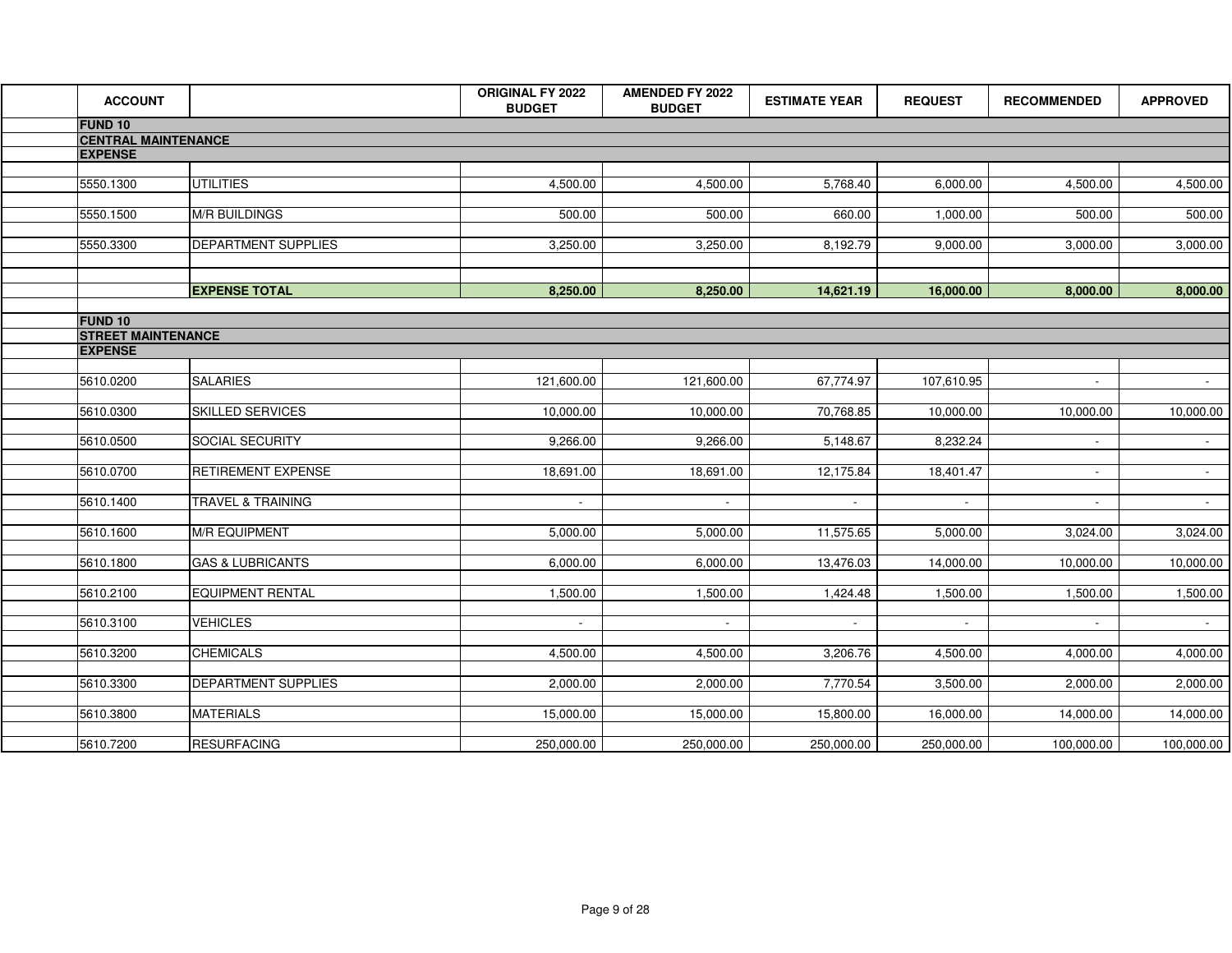|        | <b>ACCOUNT</b>                                                                         |                       | <b>ORIGINAL FY 2022</b><br><b>BUDGET</b> | <b>AMENDED FY 2022</b><br><b>BUDGET</b> | <b>ESTIMATE YEAR</b>     | <b>REQUEST</b>           | <b>RECOMMENDED</b> | <b>APPROVED</b>          |
|--------|----------------------------------------------------------------------------------------|-----------------------|------------------------------------------|-----------------------------------------|--------------------------|--------------------------|--------------------|--------------------------|
|        |                                                                                        |                       |                                          |                                         |                          |                          |                    |                          |
|        | 5610.7400                                                                              | <b>EQUIPMENT</b>      | 31,972.00                                | 31,972.00                               | 33,604.47                | 35,000.00                | 3,000.00           | 3,000.00                 |
|        |                                                                                        |                       |                                          |                                         |                          |                          |                    |                          |
|        | 5610.7500                                                                              | <b>IDEBT SERVICES</b> |                                          | $\overline{\phantom{a}}$                | $\overline{\phantom{0}}$ | $\overline{\phantom{0}}$ |                    | $\overline{\phantom{a}}$ |
|        |                                                                                        |                       |                                          |                                         |                          |                          |                    |                          |
|        | 5610.7600                                                                              | <b>DRAINAGE</b>       | 86,148.00                                | 86,148.00                               | 13,949.00                | 96,372.00                | 50,000.00          | 50,000.00                |
|        |                                                                                        |                       |                                          |                                         |                          |                          |                    |                          |
|        | 5610.8000                                                                              | <b>CONTINGENCY</b>    |                                          | $\overline{\phantom{a}}$                | $\overline{\phantom{a}}$ |                          |                    |                          |
|        |                                                                                        |                       |                                          |                                         |                          |                          |                    |                          |
|        |                                                                                        | <b>EXPENSE TOTAL</b>  | 561,677.00                               | 561,677.00                              | 506,675.26               | 570.116.66               | 197.524.00         | 197,524.00               |
|        |                                                                                        |                       |                                          |                                         |                          |                          |                    |                          |
| *NOTES | <b>Resurfacing: Move funding into paving project</b>                                   |                       |                                          |                                         |                          |                          |                    |                          |
| *NOTES | Drainage: Continue work on Storm Water Management Plan; Schedule a Storm Water Project |                       |                                          |                                         |                          |                          |                    |                          |
|        |                                                                                        |                       |                                          |                                         |                          |                          |                    |                          |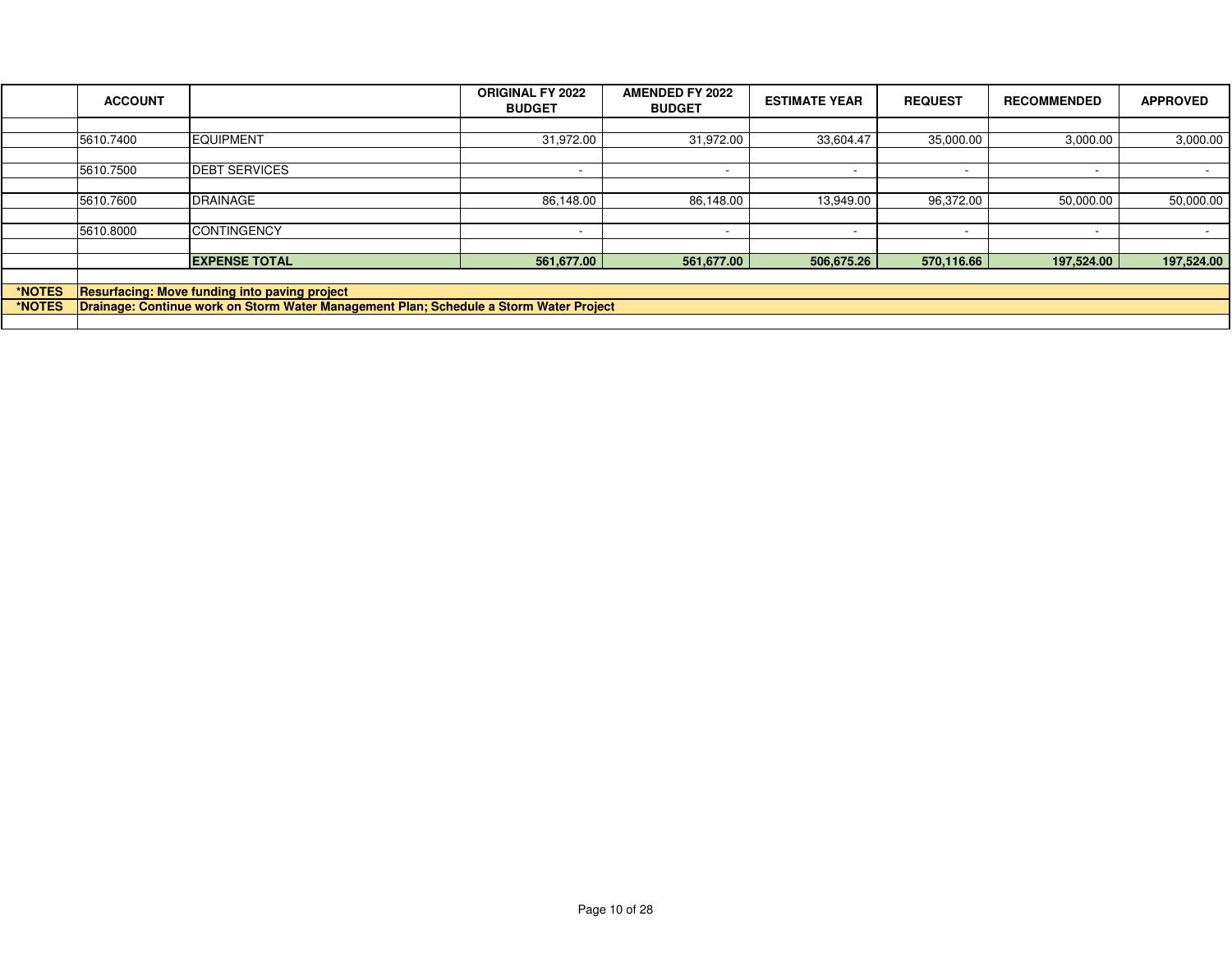|        | <b>ACCOUNT</b>                      |                            | <b>ORIGINAL FY 2022</b><br><b>BUDGET</b> | <b>AMENDED FY 2022</b><br><b>BUDGET</b> | <b>ESTIMATE YEAR</b> | <b>REQUEST</b> | <b>RECOMMENDED</b> | <b>APPROVED</b> |
|--------|-------------------------------------|----------------------------|------------------------------------------|-----------------------------------------|----------------------|----------------|--------------------|-----------------|
|        | <b>FUND 10</b>                      |                            |                                          |                                         |                      |                |                    |                 |
|        | <b>STREET LIGHTS</b>                |                            |                                          |                                         |                      |                |                    |                 |
|        | <b>EXPENSE</b>                      |                            |                                          |                                         |                      |                |                    |                 |
|        | 5640.1300                           | <b>UTILITIES</b>           | 35,000.00                                | 35,000.00                               | 32,610.82            | 35,000.00      | 32,370.00          | 32,370.00       |
|        | 5640.1310                           | <b>PROGRESS ENERGY</b>     | 16,222.55                                | 16,222.55                               | 16,377.69            | 16,500.00      | 16,500.00          | 16,500.00       |
|        |                                     | <b>EXPENSE TOTAL</b>       | 51,222.55                                | 51,222.55                               | 48,988.51            | 51,500.00      | 48,870.00          | 48,870.00       |
|        |                                     |                            |                                          |                                         |                      |                |                    |                 |
|        | <b>FUND 10</b>                      |                            |                                          |                                         |                      |                |                    |                 |
|        | <b>SANITATION</b><br><b>EXPENSE</b> |                            |                                          |                                         |                      |                |                    |                 |
|        |                                     |                            |                                          |                                         |                      |                |                    |                 |
|        | 5800.0400                           | <b>CONTRACTED SERVICES</b> | 382,000.00                               | 382,000.00                              | 429,578.02           | 405,263.00     | 405,150.00         | 405,150.00      |
|        | 5800.1710                           | <b>LANDFILL GATE FEES</b>  | 500.00                                   | 500.00                                  | 346.22               | 500.00         | 300.00             | 300.00          |
|        | 5800.3600                           | <b>RECYCLE PROGRAM</b>     | $\sim$                                   | $\sim$                                  | $\sim$               | $\sim$         | $\sim$             | $\sim$          |
|        |                                     | <b>EXPENSE TOTAL</b>       | 382,500.00                               | 382,500.00                              | 429,924.24           | 405,763.00     | 405,450.00         | 405,450.00      |
| *NOTES |                                     |                            |                                          |                                         |                      |                |                    |                 |
|        | <b>FUND 10</b>                      |                            |                                          |                                         |                      |                |                    |                 |
|        | <b>CEMETERY</b>                     |                            |                                          |                                         |                      |                |                    |                 |
|        | <b>EXPENSE</b>                      |                            |                                          |                                         |                      |                |                    |                 |
|        |                                     |                            |                                          |                                         |                      |                |                    |                 |
|        | 6300.0300                           | <b>SKILLED SERVICES</b>    | 7,800.00                                 | 7,800.00                                | 7,800.00             | 7,800.00       | 7,800.00           | 7,800.00        |
|        |                                     | <b>EXPENSE TOTAL</b>       | 7,800.00                                 | 7,800.00                                | 7,800.00             | 7,800.00       | 7,800.00           | 7,800.00        |
|        |                                     |                            |                                          |                                         |                      |                |                    |                 |
|        |                                     |                            |                                          |                                         |                      |                |                    |                 |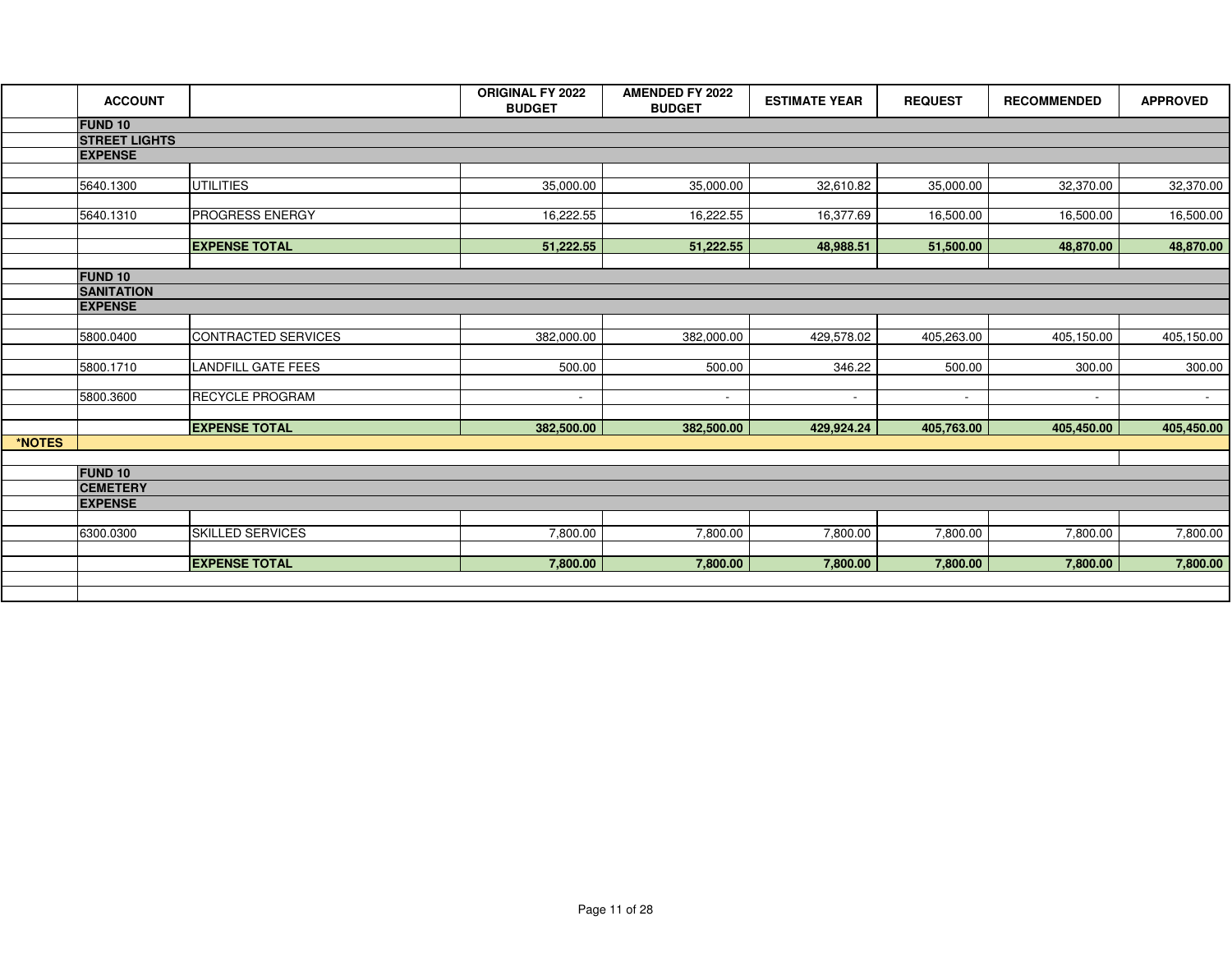|        | <b>ACCOUNT</b>                   |                         | <b>ORIGINAL FY 2022</b><br><b>BUDGET</b> | <b>AMENDED FY 2022</b><br><b>BUDGET</b> | <b>ESTIMATE YEAR</b>     | <b>REQUEST</b>           | <b>RECOMMENDED</b>       | <b>APPROVED</b> |
|--------|----------------------------------|-------------------------|------------------------------------------|-----------------------------------------|--------------------------|--------------------------|--------------------------|-----------------|
|        | <b>FUND 10</b>                   |                         |                                          |                                         |                          |                          |                          |                 |
|        | <b>MUNICIPAL GROUNDS</b>         |                         |                                          |                                         |                          |                          |                          |                 |
|        | <b>EXPENSE</b>                   |                         |                                          |                                         |                          |                          |                          |                 |
|        |                                  |                         |                                          |                                         |                          |                          |                          |                 |
|        | 6400.0300                        | <b>SKILLED SERVICES</b> | 87,000.00                                | 87,000.00                               | 84,242.64                | 129,222.00               | 129,222.00               | 129,222.00      |
|        |                                  |                         |                                          |                                         |                          |                          |                          |                 |
|        | 6400.1300                        | <b>UTILITIES</b>        | 2,500.00                                 | 2,500.00                                | 3,256.42                 | 3,000.00                 | 3,000.00                 | 3,000.00        |
|        |                                  |                         |                                          |                                         |                          |                          |                          |                 |
|        | 6400.1600                        | <b>M/R EQUIPMENT</b>    | $\overline{\phantom{a}}$                 | $\overline{\phantom{a}}$                | $\overline{\phantom{a}}$ | $\sim$                   | $\sim$                   | $\sim$          |
|        |                                  |                         |                                          |                                         |                          |                          |                          |                 |
|        | 6400.3800                        | <b>MATERIALS</b>        | $\overline{\phantom{0}}$                 | $\overline{\phantom{a}}$                | $\overline{\phantom{a}}$ | $\overline{\phantom{0}}$ | $\overline{\phantom{0}}$ | $\sim$          |
|        |                                  |                         |                                          |                                         |                          |                          |                          |                 |
|        |                                  | <b>EXPENSE TOTAL</b>    | 89,500.00                                | 89,500.00                               | 87,499.06                | 132,222.00               | 132,222.00               | 132,222.00      |
|        |                                  |                         |                                          |                                         |                          |                          |                          |                 |
| *NOTES |                                  |                         |                                          |                                         |                          |                          |                          |                 |
|        |                                  |                         |                                          |                                         |                          |                          |                          |                 |
|        | <b>REVENUE TOTAL FOR FUND 10</b> |                         | 3,407,744.00                             | 3,407,744.00                            | 3,448,974.18             | 3,437,592.67             | 3,804,885.00             | 3,804,885.00    |
|        | <b>EXPENSE TOTAL FOR FUND 10</b> |                         | 3,407,744.00                             | 3,407,744.00                            | 3,601,931.78             | 4,331,663.04             | 3,804,885.00             | 3,804,885.00    |
|        | <b>NET (REV/EXP)</b>             |                         | $\sim$                                   | $\sim$                                  | (152, 957.60)            | (894,070.37)             |                          | <b>COL</b>      |
|        |                                  |                         |                                          |                                         |                          |                          |                          |                 |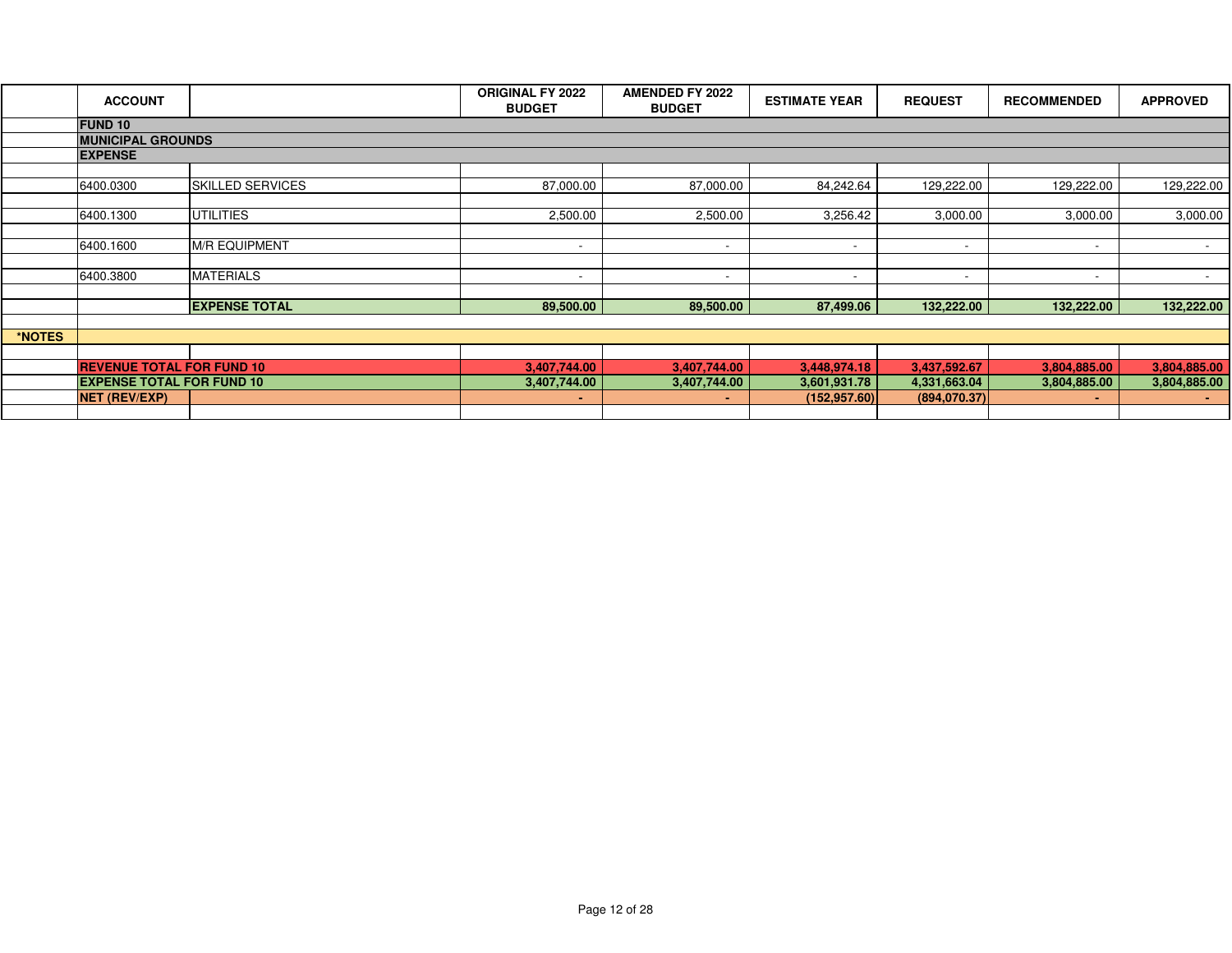|        | <b>ACCOUNT</b>              |                               | <b>ORIGINAL FY 2022</b><br><b>BUDGET</b> | <b>AMENDED FY 2022</b><br><b>BUDGET</b> | <b>ESTIMATE YEAR</b> | <b>REQUEST</b> | <b>RECOMMENDED</b> | <b>APPROVED</b> |
|--------|-----------------------------|-------------------------------|------------------------------------------|-----------------------------------------|----------------------|----------------|--------------------|-----------------|
|        |                             |                               |                                          |                                         |                      |                |                    |                 |
|        | <b>FUND 11</b>              |                               |                                          |                                         |                      |                |                    |                 |
|        | <b>FIRE PROTECTION FUND</b> |                               |                                          |                                         |                      |                |                    |                 |
|        | <b>REVENUES</b>             |                               |                                          |                                         |                      |                |                    |                 |
|        | 3010.2019                   | <b>CURRENT TAX/FUND 11</b>    | 398,808.00                               | 398,808.00                              | 398,808.00           | 414,919.12     | 414,900.00         | 414,900.00      |
|        | 3290.0000                   | <b>INTEREST EARNED</b>        | 200.00                                   | 200.00                                  | 200.00               | 200.00         | 200.00             | 200.00          |
|        |                             |                               |                                          |                                         |                      |                |                    |                 |
|        | 3350.0000                   | <b>IMISCELLANEOUS</b>         | 15,000.00                                | 15,000.00                               | 10,948.00            | 10,000.00      | 10,000.00          | 10,000.00       |
|        | 3490.0000                   | <b>FIRE INSPECTIONS</b>       | 10,000.00                                | 10,000.00                               | 10,000.00            | 12,000.00      | 12,000.00          | 12,000.00       |
|        | 3490.0300                   | <b>FEMA GRANT</b>             | $\sim$                                   | $\sim$                                  | $\sim$               |                |                    |                 |
|        |                             |                               |                                          |                                         |                      |                |                    |                 |
|        | 3520.0000                   | <b>FROM JOHNSTON COUNTY</b>   | 15,000.00                                | 15,000.00                               | 15,862.00            | 15,000.00      | 40,000.00          | 40,000.00       |
|        | 3530.0000                   | JO CO - BANNER DIST           | 258,857.00                               | 258,857.00                              | 258,857.00           | 275,097.00     | 275,100.00         | 275,100.00      |
|        | 3540.0000                   | <b>FROM HARNETT COUNTY</b>    | 83,057.00                                | 83,057.00                               | 83,057.00            | 121,406.00     | 121,400.00         | 121,400.00      |
|        |                             |                               |                                          |                                         |                      |                |                    |                 |
|        | 3990.0000                   | <b>FUND BALANCE</b>           | $\sim$                                   | $\sim$                                  | $\sim$               | $\sim$         | $\sim$             | $\sim$          |
|        |                             | <b>REVENUE TOTALS FUND 11</b> | 780,922.00                               | 780,922.00                              | 777,732.00           | 848,622.12     | 873,600.00         | 873,600.00      |
|        |                             |                               |                                          |                                         |                      |                |                    |                 |
| *NOTES |                             |                               |                                          |                                         |                      |                |                    |                 |
|        |                             |                               |                                          |                                         |                      |                |                    |                 |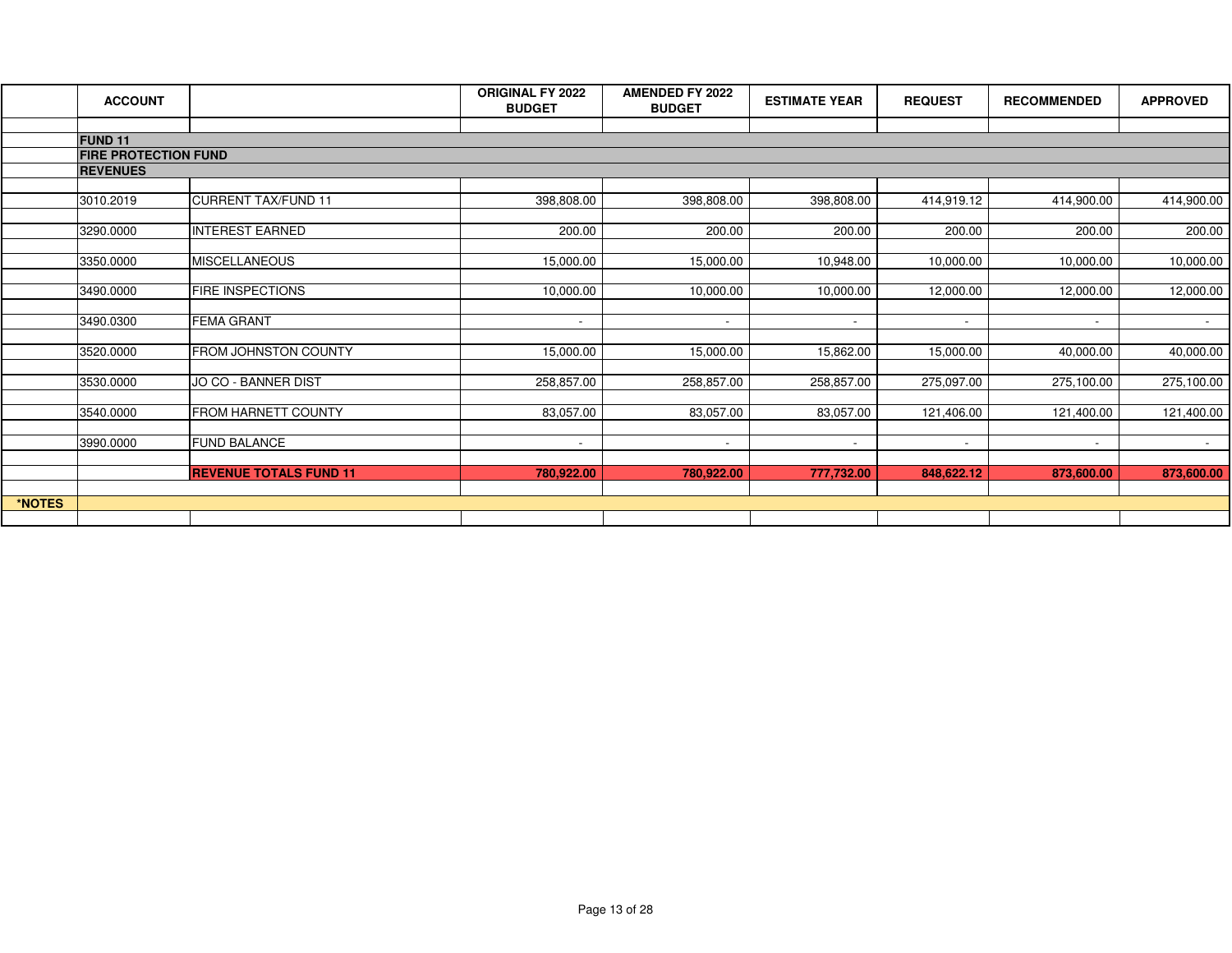| <b>ACCOUNT</b>              |                               | <b>ORIGINAL FY 2022</b><br><b>BUDGET</b> | <b>AMENDED FY 2022</b><br><b>BUDGET</b> | <b>ESTIMATE YEAR</b> | <b>REQUEST</b> | <b>RECOMMENDED</b> | <b>APPROVED</b> |
|-----------------------------|-------------------------------|------------------------------------------|-----------------------------------------|----------------------|----------------|--------------------|-----------------|
| <b>FUND 11</b>              |                               |                                          |                                         |                      |                |                    |                 |
| <b>FIRE PROTECTION FUND</b> |                               |                                          |                                         |                      |                |                    |                 |
| <b>EXPENSES</b>             |                               |                                          |                                         |                      |                |                    |                 |
| 5300.0200                   | <b>SALARIES</b>               | 298,960.00                               | 298,960.00                              | 254,370.34           | 444,326.87     | 377,468.00         | 377,468.00      |
|                             |                               |                                          |                                         |                      |                |                    |                 |
| 5300.0300                   | <b>VOLUNTEER FIREMEN</b>      | 85,000.00                                | 85,000.00                               | 83,391.37            | 85,000.00      | 85,000.00          | 85,000.00       |
| 5300.0400                   | <b>SKILLED SERVICES</b>       | 10,250.00                                | 10,250.00                               | 10,250.00            | 10,500.00      | 10,500.00          | 10,500.00       |
|                             |                               |                                          |                                         |                      |                |                    |                 |
| 5300.0500                   | <b>SOCIAL SECURITY</b>        | 29,246.00                                | 29,246.00                               | 25,226.17            | 40,370.45      | 35,256.00          | 35,256.00       |
| 5300.0600                   | <b>INSURANCE ON FIREMEN</b>   | 15,315.00                                | 15,315.00                               | 13,305.00            | 18,565.00      | 14,000.00          | 14,000.00       |
|                             |                               |                                          |                                         |                      |                |                    |                 |
| 5300.0700                   | <b>RETIREMENT</b>             | 31,981.00                                | 31,981.00                               | 34,374.11            | 52,922.23      | 41,742.00          | 41,742.00       |
| 5300.1100                   | CELLULAR COMMUNICATIONS       | 2,820.00                                 | 2,820.00                                | 2,820.00             | 2,820.00       | 2,820.00           | 2,820.00        |
|                             |                               |                                          |                                         |                      |                |                    |                 |
| 5300.1300                   | <b>UTILITIES</b>              | 16,000.00                                | 16,000.00                               | 14,580.33            | 16,000.00      | 16,000.00          | 16,000.00       |
| 5300.1400                   | <b>TRAVEL &amp; TRAINING</b>  | 5,000.00                                 | 5,000.00                                | 3,888.65             | 5,000.00       | 5,000.00           | 5,000.00        |
|                             |                               |                                          |                                         |                      |                |                    |                 |
| 5300.1500                   | <b>M/R BUILDING</b>           | 10,000.00                                | 10,000.00                               | 30,000.00            | 10,000.00      | 10,000.00          | 10,000.00       |
| 5300.1600                   | <b>M/R EQUIPMENT</b>          | 14,730.00                                | 14,730.00                               | 13,092.99            | 16,390.00      | 12,366.00          | 12,366.00       |
| 5300.1800                   | <b>GAS &amp; LUBRICANTS</b>   | 12,000.00                                | 12,000.00                               | 10,479.39            | 12,000.00      | 12,000.00          | 12,000.00       |
|                             |                               |                                          |                                         |                      |                |                    |                 |
| 5300.3100                   | <b>VEHICLES</b>               | 15,000.00                                | 15,000.00                               | 15,000.00            | 17,000.00      | 14,000.00          | 14,000.00       |
| 5300.3300                   | <b>DEPARTMENT SUPPLIES</b>    | 6,000.00                                 | 6,000.00                                | 6,000.00             | 6,500.00       | 6,000.00           | 6,000.00        |
|                             |                               |                                          |                                         |                      |                |                    |                 |
| 5300.3600                   | <b>UNIFORMS</b>               | 5,000.00                                 | 5,000.00                                | 5,000.00             | 5,000.00       | 5,000.00           | 5,000.00        |
| 5300.5400                   | <b>INSURANCE &amp; BONDS</b>  | 57,569.00                                | 57,569.00                               | 57,569.00            | 96,015.20      | 70,995.00          | 70,995.00       |
|                             |                               |                                          |                                         |                      |                |                    |                 |
| 5300.7400                   | <b>EQUIPMENT</b>              | 40,000.00                                | 40,000.00                               | 40,000.00            | 52,400.00      | 37,402.00          | 37,402.00       |
| 5300.7500                   | CAPITAL OUTLAY                | $\sim$                                   | $\blacksquare$                          |                      |                |                    |                 |
|                             |                               |                                          |                                         |                      |                |                    |                 |
| 5300.7700                   | TRANSFER TO CAPITAL RESERVES  | $\sim$                                   | $\sim$                                  | $\mathbf{r}$         | $\sim$         | $\sim$             | $\sim$          |
| 5300.7800                   | <b>DEBT SERVICE</b>           | 118,051.00                               | 118,051.00                              | 118,051.00           | 118,050.12     | 118,051.00         | 118,051.00      |
|                             |                               |                                          |                                         |                      |                |                    |                 |
| 5300.9000                   | TRANSFER TO CAPITAL PROJECTS  | $\sim$                                   | $\sim$                                  | $\sim$               | $\sim$         | $\sim$             | $\sim$          |
| 5300.9999                   | TAX COLLECTION FEE            | 8,000.00                                 | 8,000.00                                | 8,000.00             | 8,000.00       |                    |                 |
|                             |                               |                                          |                                         |                      |                |                    |                 |
|                             | <b>EXPENSE TOTALS FUND 11</b> | 780,922.00                               | 780,922.00                              | 745,398.35           | 1,016,859.87   | 873,600.00         | 873,600.00      |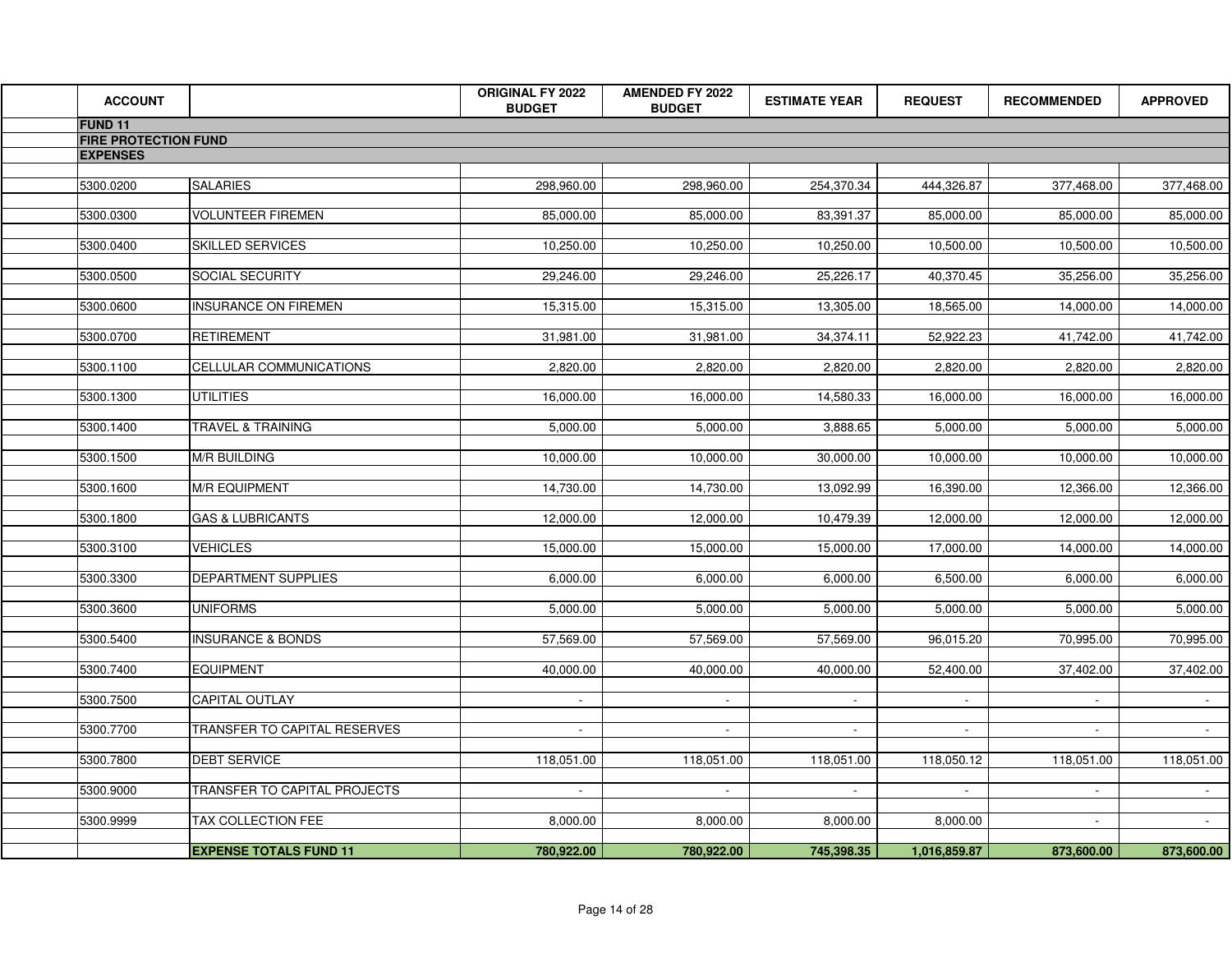|               | <b>ACCOUNT</b> |                                                                                                                    | <b>ORIGINAL FY 2022</b><br><b>BUDGET</b> | <b>AMENDED FY 2022</b><br><b>BUDGET</b> | <b>ESTIMATE YEAR</b> | <b>REQUEST</b> | <b>RECOMMENDED</b> | <b>APPROVED</b> |
|---------------|----------------|--------------------------------------------------------------------------------------------------------------------|------------------------------------------|-----------------------------------------|----------------------|----------------|--------------------|-----------------|
|               |                | <b>REVENUE TOTALS FUND 11</b>                                                                                      | 780.922.00                               | 780.922.00                              | 777.732.00           | 848,622.12     | 873,600.00         | 873,600.00      |
|               |                | Net (Rev/Exp)                                                                                                      |                                          |                                         | 32.333.65            | (168.237.75)   |                    |                 |
|               |                |                                                                                                                    |                                          |                                         |                      |                |                    |                 |
| <b>*NOTES</b> |                | Debt Service: USDA-Building (\$36,356); USDA-Building (\$40,810); KS Bank-Fire Truck (\$36,477.12); F550 (\$4,407) |                                          |                                         |                      |                |                    |                 |
|               |                |                                                                                                                    |                                          |                                         |                      |                |                    |                 |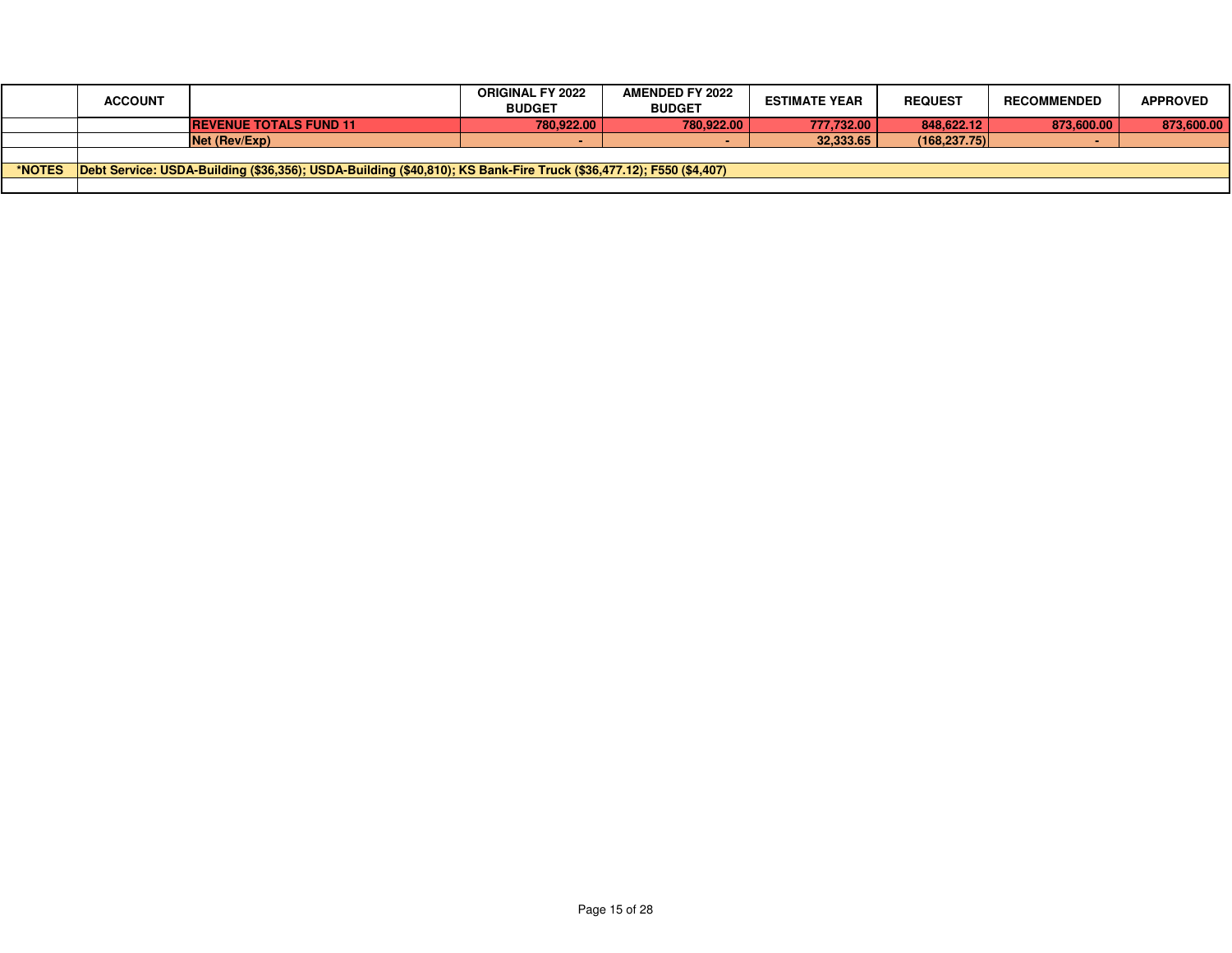| <b>ACCOUNT</b>        |                              | <b>ORIGINAL FY 2022</b><br><b>BUDGET</b> | <b>AMENDED FY 2022</b><br><b>BUDGET</b> | <b>ESTIMATE YEAR</b> | <b>REQUEST</b>           | <b>RECOMMENDED</b>       | <b>APPROVED</b> |
|-----------------------|------------------------------|------------------------------------------|-----------------------------------------|----------------------|--------------------------|--------------------------|-----------------|
| FUND <sub>12</sub>    |                              |                                          |                                         |                      |                          |                          |                 |
| <b>GENERAL/MUSEUM</b> |                              |                                          |                                         |                      |                          |                          |                 |
| <b>REVENUES</b>       |                              |                                          |                                         |                      |                          |                          |                 |
|                       |                              |                                          | $\sim$                                  |                      |                          |                          |                 |
| 3340.0000             | <b>INSURANCE PROCEEDS</b>    |                                          |                                         |                      |                          |                          |                 |
| 3420.0000             | MUSEUM INCOME                | 61,169.00                                | 61,169.00                               | 62,996.00            | 61,500.00                | 62,500.00                | 62,500.00       |
|                       |                              |                                          |                                         |                      |                          |                          |                 |
|                       | <b>REVENUE TOTAL FUND 12</b> | 61,169.00                                | 61,169.00                               | 62,996.00            | 61,500.00                | 62,500.00                | 62,500.00       |
| <b>FUND 12</b>        |                              |                                          |                                         |                      |                          |                          |                 |
| <b>GENERAL/MUSEUM</b> |                              |                                          |                                         |                      |                          |                          |                 |
| <b>EXPENSES</b>       |                              |                                          |                                         |                      |                          |                          |                 |
|                       |                              |                                          |                                         |                      |                          |                          |                 |
| 6120.0200             | <b>SALARIES</b>              | 39,690.00                                | 39,690.00                               | 48,233.69            | 64,982.29                | 43,983.00                | 43,983.00       |
| 6120.0500             | <b>SOCIAL SECURITY</b>       | 3,037.00                                 | 3,037.00                                | 3,689.89             | 4,971.14                 | 3,365.00                 | 3,365.00        |
|                       |                              |                                          |                                         |                      |                          |                          |                 |
| 6120.0700             | RETIREMENT                   | 4,492.00                                 | 4,492.00                                | 6,927.68             | 8,480.28                 | 4,890.00                 | 4,890.00        |
|                       |                              |                                          |                                         |                      |                          |                          |                 |
| 6120.1100             | <b>TELEPHONE</b>             | 1,500.00                                 | 1,500.00                                | 1,348.94             | 1,500.00                 | 1,500.00                 | 1,500.00        |
| 6120.1300             | <b>UTILITIES</b>             | 3,950.00                                 | 3,950.00                                | 3,855.85             | 4,000.00                 | 4,000.00                 | 4,000.00        |
|                       |                              |                                          |                                         |                      |                          |                          |                 |
| 6120.1400             | <b>TRAVEL &amp; TRAINING</b> | 2,500.00                                 | 2,500.00                                | 2,300.00             | 2,500.00                 | 762.00                   | 762.00          |
| 6120.1500             | M/R BLDGS & GROUNDS          | 1,500.00                                 | 1,500.00                                | 1,521.62             | 1,500.00                 | 1,000.00                 | 1,000.00        |
|                       |                              |                                          |                                         |                      |                          |                          |                 |
| 6120.3300             | <b>DEPARTMENT SUPPLIES</b>   | 1,500.00                                 | 1,500.00                                | 362.11               | 1,500.00                 | 500.00                   | 500.00          |
| 6120.3400             | <b>PROGRAMS</b>              | 1,500.00                                 | 1,500.00                                | 1,043.12             | 1,500.00                 | 1,500.00                 | 1,500.00        |
|                       |                              |                                          |                                         |                      |                          |                          |                 |
| 6120.7400             | <b>EQUIPMENT</b>             | 1,500.00                                 | 1,500.00                                | 1,813.72             | 1,500.00                 | 1,000.00                 | 1,000.00        |
|                       |                              |                                          |                                         |                      |                          |                          |                 |
| 6120.7500             | <b>CAPITAL OUTLAY</b>        | $\sim$                                   | $\blacksquare$                          | $\sim$               | $\overline{\phantom{a}}$ | $\sim$                   | $\sim$          |
| 6120.7700             | <b>MUSEUM RESERVE</b>        | $\sim$                                   | $\sim$                                  | $\sim$               | $\sim$                   | $\blacksquare$           | $\sim 100$      |
|                       |                              |                                          |                                         |                      |                          |                          |                 |
| 6120.8000             | <b>CONTINGENCY</b>           | $\sim$                                   | $\sim$                                  | $\sim$               | $\blacksquare$           | $\overline{\phantom{a}}$ | $\sim 10$       |
|                       | <b>EXPENSE TOTAL FUND 12</b> | 61,169.00                                | 61,169.00                               | 71,096.62            | 92,433.71                | 62,500.00                | 62,500.00       |
|                       | <b>REVENUE TOTAL FUND 12</b> | 61,169.00                                | 61,169.00                               | 62,996.00            | 61,500.00                | 62,500.00                | 62,500.00       |
|                       | <b>NET REV/EXP</b>           |                                          |                                         | (8, 100.62)          | (30, 933.71)             |                          |                 |
|                       |                              |                                          |                                         |                      |                          |                          |                 |
|                       |                              |                                          |                                         |                      |                          |                          |                 |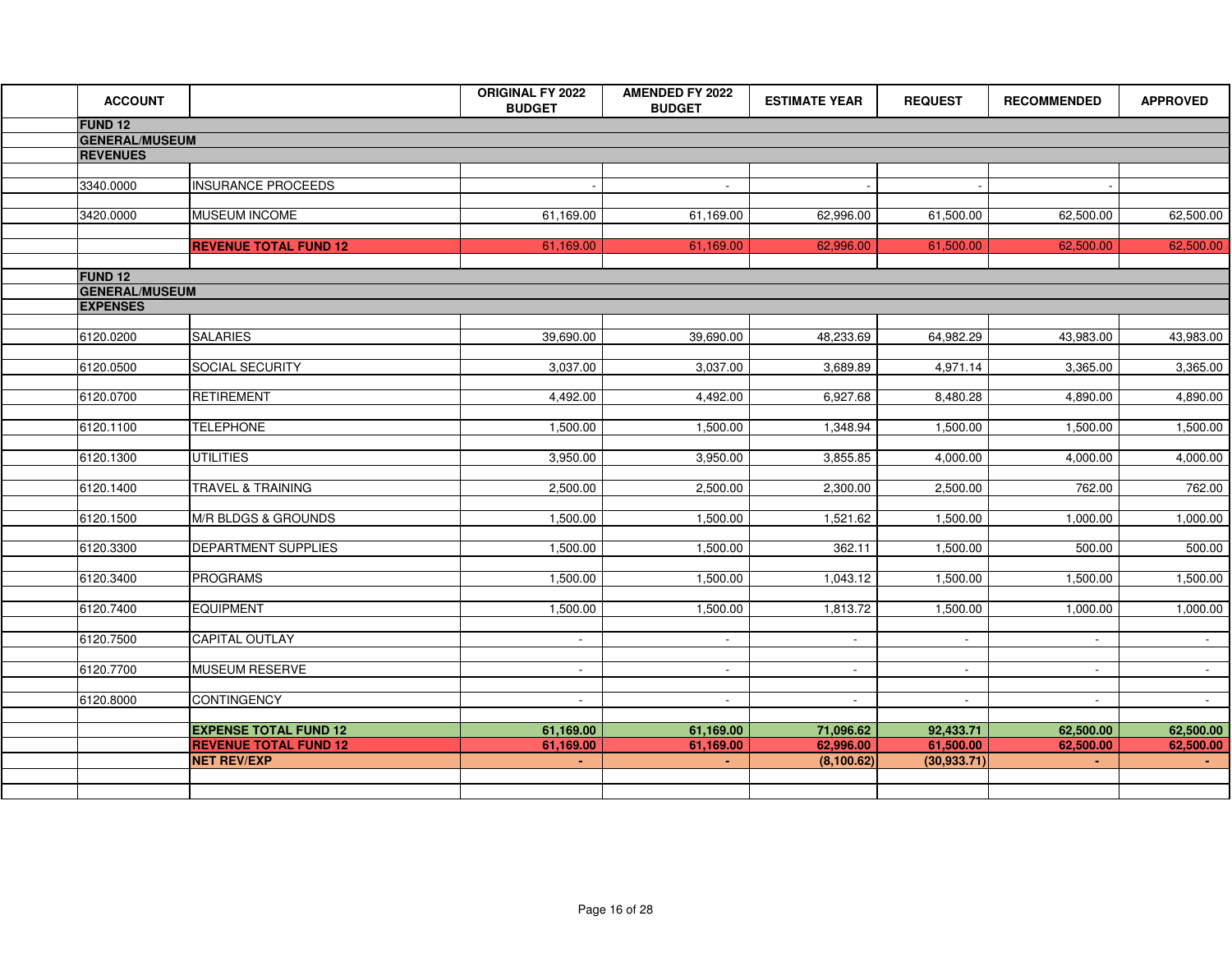| <b>ACCOUNT</b>         |                                                              | <b>ORIGINAL FY 2022</b><br><b>BUDGET</b> | <b>AMENDED FY 2022</b><br><b>BUDGET</b> | <b>ESTIMATE YEAR</b>   | <b>REQUEST</b>           | <b>RECOMMENDED</b>       | <b>APPROVED</b>          |
|------------------------|--------------------------------------------------------------|------------------------------------------|-----------------------------------------|------------------------|--------------------------|--------------------------|--------------------------|
| FUND <sub>13</sub>     |                                                              |                                          |                                         |                        |                          |                          |                          |
| <b>GENERAL/LIBRARY</b> |                                                              |                                          |                                         |                        |                          |                          |                          |
| <b>REVENUES</b>        |                                                              |                                          |                                         |                        |                          |                          |                          |
| 3010.2019              | <b>CURRENT TAX/FUND 13</b>                                   | 85,000.00                                | 85,000.00                               | 85,000.00              | 122,000.00               | 120,000.00               | 120,000.00               |
|                        |                                                              |                                          |                                         |                        |                          |                          |                          |
| 3660.0000              | <b>LIBRARY INCOME</b>                                        | 12,905.85                                | 12,905.85                               | 10,396.47              | 10,000.00                | 10,000.00                | 10,000.00                |
|                        |                                                              |                                          |                                         |                        |                          |                          |                          |
| 3990.0000              | <b>FUND BALANCE</b>                                          | $\sim$                                   | $\sim$                                  | $\sim$                 | $\blacksquare$           | $\sim$                   | $\sim 100$               |
|                        | <b>REVENUE TOTAL FUND 13</b>                                 | 97,905.85                                | 97,905.85                               | 95,396.47              | 132,000.00               | 130,000.00               | 130,000.00               |
|                        |                                                              |                                          |                                         |                        |                          |                          |                          |
| <b>FUND 13</b>         |                                                              |                                          |                                         |                        |                          |                          |                          |
| <b>GENERAL/LIBRARY</b> |                                                              |                                          |                                         |                        |                          |                          |                          |
| <b>EXPENSES</b>        |                                                              |                                          |                                         |                        |                          |                          |                          |
| 6110.0200              | <b>SALARIES</b>                                              | 49,787.85                                | 49,787.85                               | 47,306.10              | 100,502.29               | 79,503.00                | 79,503.00                |
|                        |                                                              |                                          |                                         |                        |                          |                          |                          |
| 6110.0500              | <b>SOCIAL SECURITY</b>                                       | 3,778.00                                 | 3,778.00                                | 3,597.56               | 7,688.42                 | 6,082.00                 | 6,082.00                 |
| 6110.0700              | <b>RETIREMENT</b>                                            | 2,314.00                                 | 2,314.00                                | 5,810.04               | 8,480.28                 | 4,890.00                 | 4,890.00                 |
| 6110.1100              | <b>TELEPHONE</b>                                             | 1,500.00                                 | 1,500.00                                | 2,110.40               | 2,400.00                 | 2,400.00                 | 2,400.00                 |
|                        |                                                              |                                          |                                         |                        |                          |                          |                          |
| 6110.1300              | <b>UTILITIES</b>                                             | 5,000.00                                 | 5,000.00                                | 4,570.43               | 5,000.00                 | 4,500.00                 | 4,500.00                 |
| 6110.1400              | <b>TRAVEL &amp; TRAINING</b>                                 | 2,000.00                                 | 2,000.00                                | 1,899.55               | 2,000.00                 | 1,400.00                 | 1,400.00                 |
|                        |                                                              |                                          |                                         |                        |                          |                          |                          |
| 6110.1500              | M/R LIBRARY BUILDING                                         | 5,000.00                                 | 5,000.00                                | 4,138.43               | 45,218.00                | 12,906.00                | 12,906.00                |
| 6110.3300              | <b>BOOKS SUPPLIES</b>                                        | 15,000.00                                | 15,000.00                               | 15,000.00              | 16,000.00                | 9,000.00                 | 9,000.00                 |
|                        |                                                              |                                          |                                         |                        |                          |                          |                          |
| 6110.3400              | <b>PROGRAMS</b>                                              | 5,000.00                                 | 5,000.00                                | 4,564.95               | 6,500.00                 | 5,500.00                 | 5,500.00                 |
| 6110.5300              | <b>DUES SUBSCRIPTION</b>                                     | 1,900.00                                 | 1,900.00                                | 1,242.78               | 1,900.00                 | 819.00                   | 819.00                   |
|                        |                                                              |                                          |                                         |                        |                          |                          |                          |
| 6110.7400              | <b>EQUIPMENT</b>                                             | 6,626.00                                 | 6,626.00                                | 6,840.94               | 4,000.00                 | 3,000.00                 | 3,000.00                 |
| 6110.8000              | <b>CONTINGENCY</b>                                           | $\sim$                                   | $\sim$                                  | $\sim$                 | $\sim$                   | $\sim$                   | $\sim 10^{-10}$          |
|                        |                                                              |                                          |                                         |                        |                          |                          |                          |
|                        | <b>EXPENSE TOTAL FUND 13</b><br><b>REVENUE TOTAL FUND 13</b> | 97,905.85<br>97,905.85                   | 97,905.85<br>97,905.85                  | 97,081.18<br>95,396.47 | 199,688.99<br>132,000.00 | 130,000.00<br>130,000.00 | 130,000.00<br>130,000.00 |
|                        | <b>NET REV/EXP FUND 13</b>                                   |                                          |                                         | (1,684.71)             | (67,688.99)              |                          |                          |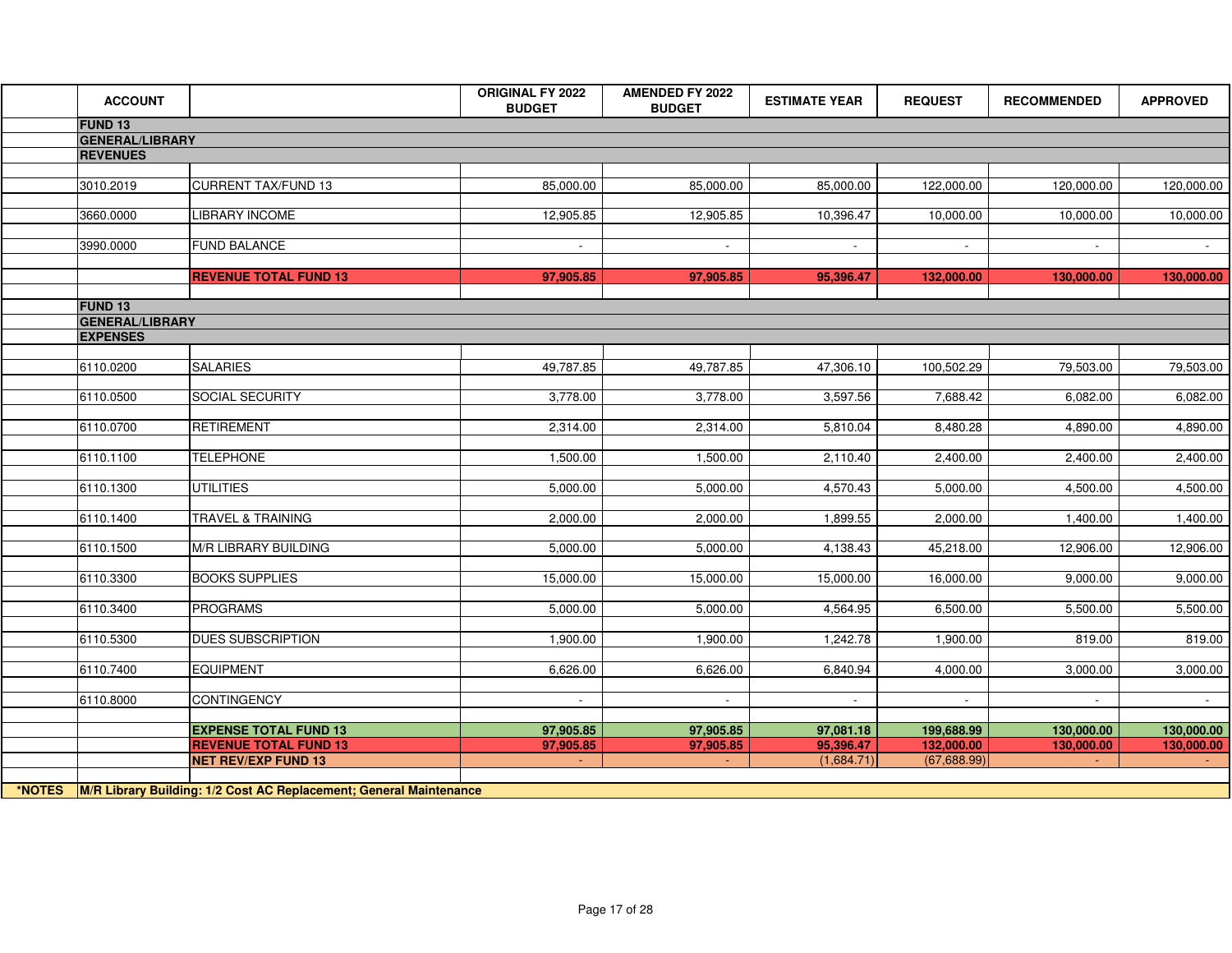| <b>ACCOUNT</b>                                              |                              | <b>ORIGINAL FY 2022</b><br><b>BUDGET</b> | <b>AMENDED FY 2022</b><br><b>BUDGET</b> | <b>ESTIMATE YEAR</b> | <b>REQUEST</b> | <b>RECOMMENDED</b> | <b>APPROVED</b> |
|-------------------------------------------------------------|------------------------------|------------------------------------------|-----------------------------------------|----------------------|----------------|--------------------|-----------------|
|                                                             |                              |                                          |                                         |                      |                |                    |                 |
| FUND <sub>14</sub><br><b>GENERAL/PARKS &amp; RECREATION</b> |                              |                                          |                                         |                      |                |                    |                 |
| <b>REVENUES</b>                                             |                              |                                          |                                         |                      |                |                    |                 |
|                                                             |                              |                                          |                                         |                      |                |                    |                 |
| 3010.2019                                                   | <b>CURRENT TAX/FUND 14</b>   | 480,000.00                               | 480,000.00                              | 480,000.00           | 742,000.00     | 590,000.00         | 590,000.00      |
| 3650.0000                                                   | RECREATION DEPT INCOME       | 40,000.00                                | 40,000.00                               | 55,365.00            | 150,000.00     | 175,000.00         | 175,000.00      |
|                                                             |                              |                                          |                                         |                      |                |                    |                 |
| 3670.0000                                                   | <b>DONATIONS</b>             | $\sim$                                   | $\mathbf{r}$                            | $\sim$               | $\blacksquare$ |                    |                 |
|                                                             | <b>REVENUE TOTAL FUND 14</b> | 520,000.00                               | 520,000.00                              | 535,365.00           | 892,000.00     | 765,000.00         | 765,000.00      |
| <b>FUND 14</b>                                              |                              |                                          |                                         |                      |                |                    |                 |
| <b>GENERAL/PARKS &amp; RECREATION</b>                       |                              |                                          |                                         |                      |                |                    |                 |
| <b>EXPENSES</b>                                             |                              |                                          |                                         |                      |                |                    |                 |
| 6200.0200                                                   | <b>SALARIES</b>              | 253,527.29                               | 253,527.29                              | 288,270.03           | 361,323.60     | 361,500.00         | 361,500.00      |
| 6200.0300                                                   | <b>SKILLED SERVICES</b>      | 27,810.00                                | 27,810.00                               | 13,531.25            | 28,080.00      | 28,080.00          | 28,080.00       |
| 6200.0500                                                   | SOCIAL SECURITY              | 19,394.84                                | 19,394.84                               | 21,815.92            | 27,641.26      | 27,650.00          | 27,650.00       |
|                                                             |                              |                                          |                                         |                      |                |                    |                 |
| 6200.0700                                                   | <b>RETIREMENT</b>            | 37,364.21                                | 37,364.21                               | 40,755.39            | 53,236.34      | 53,250.00          | 53,250.00       |
| 6200.1100                                                   | CELLULAR COMMUNICATIONS      | 1,200.00                                 | 1,200.00                                | 1,027.06             | 1,200.00       | 1,200.00           | 1,200.00        |
| 6200.1300                                                   | <b>UTILITES</b>              | 95,000.00                                | 95,000.00                               | 94,749.31            | 100,000.00     | 98,000.00          | 98,000.00       |
| 6200.1400                                                   | <b>TRAVEL &amp; TRAINING</b> | 1,500.00                                 | 1,500.00                                | 1,870.81             | 1,500.00       | 1,500.00           | 1,500.00        |
|                                                             |                              |                                          |                                         |                      |                |                    |                 |
| 6200.1500                                                   | M/R BUILDINGS & GROUNDS      | 10,000.00                                | 10,000.00                               | 8,865.12             | 110,000.00     | 70,000.00          | 70,000.00       |
| 6200.1600                                                   | <b>M/R EQUIPMENT</b>         | 7,000.00                                 | 7,000.00                                | 10,948.44            | 120,000.00     | 70,000.00          | 70,000.00       |
| 6200.1720                                                   | <b>SPECIAL PROJECTS</b>      | 17,960.00                                | 17,960.00                               | 21,184.92            | 20,395.00      | 19,077.00          | 19,077.00       |
| 6200.1800                                                   | <b>GAS &amp; LUBRICANTS</b>  | 1,300.00                                 | 1,300.00                                | 1,100.76             | 1,300.00       | 1,300.00           | 1,300.00        |
|                                                             |                              |                                          |                                         |                      |                |                    |                 |
| 6200.3000                                                   | <b>POSTAGE</b>               | 500.00                                   | 500.00                                  | 450.00               | 500.00         | 500.00             | 500.00          |
|                                                             |                              |                                          |                                         |                      |                |                    |                 |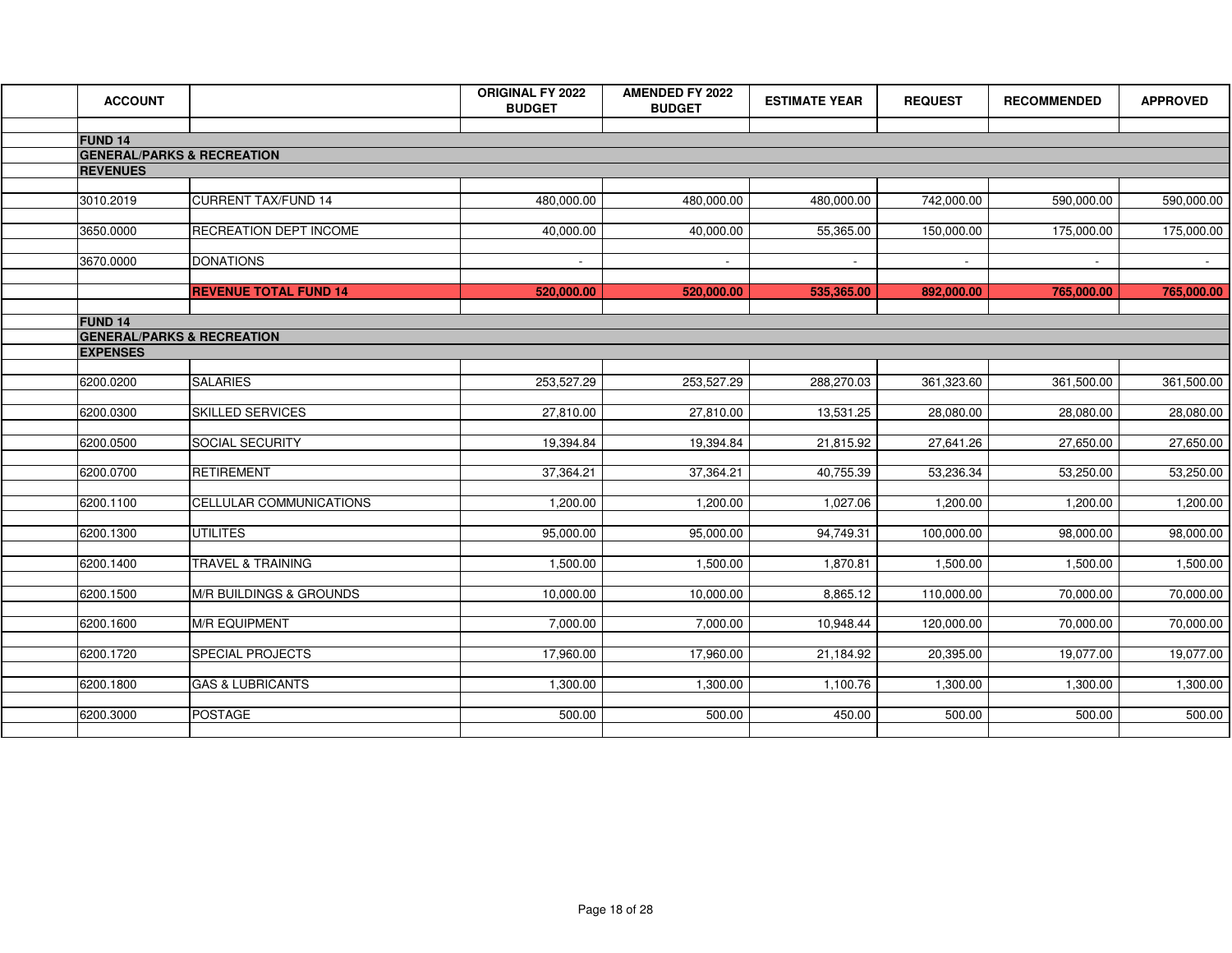|        | <b>ACCOUNT</b> |                                                                                                                                                                              | <b>ORIGINAL FY 2022</b><br><b>BUDGET</b> | <b>AMENDED FY 2022</b><br><b>BUDGET</b> | <b>ESTIMATE YEAR</b>     | <b>REQUEST</b> | <b>RECOMMENDED</b>       | <b>APPROVED</b> |
|--------|----------------|------------------------------------------------------------------------------------------------------------------------------------------------------------------------------|------------------------------------------|-----------------------------------------|--------------------------|----------------|--------------------------|-----------------|
|        | 6200.3100      | <b>VEHICLES</b>                                                                                                                                                              | 1,000.00                                 | 1,000.00                                | 773.71                   | 1,000.00       | 1,000.00                 | 1,000.00        |
|        |                |                                                                                                                                                                              |                                          |                                         |                          |                |                          |                 |
|        | 6200.3300      | <b>DEPARTMENT SUPPLIES</b>                                                                                                                                                   | 34,143.66                                | 34,143.66                               | 35,991.44                | 34,143.00      | 29,643.00                | 29,643.00       |
|        |                |                                                                                                                                                                              |                                          |                                         |                          |                |                          |                 |
|        | 6200.5300      | <b>DUES &amp; SUBSCRIPTIONS</b>                                                                                                                                              | 2,300.00                                 | 2,300.00                                | 2.174.80                 | 2,300.00       | 2,300.00                 | 2,300.00        |
|        |                |                                                                                                                                                                              |                                          |                                         |                          |                |                          |                 |
|        | 6200.7400      | <b>EQUIPMENT</b>                                                                                                                                                             | 10,000.00                                | 10,000.00                               | 10,000.00                | 10,000.00      | $\overline{\phantom{a}}$ | $\sim$          |
|        |                |                                                                                                                                                                              |                                          |                                         |                          |                |                          |                 |
|        | 6200.7500      | CAPITAL OUTLAY                                                                                                                                                               | $\sim$                                   | $\sim$                                  | $\sim$                   |                |                          |                 |
|        | 6200.7600      | <b>TRANS TO CAP PROJ</b>                                                                                                                                                     | $\overline{\phantom{a}}$                 | $\sim$                                  | $\overline{\phantom{a}}$ |                |                          |                 |
|        |                |                                                                                                                                                                              |                                          |                                         |                          |                |                          |                 |
|        | 6200.8000      | <b>CONTINGENCY</b>                                                                                                                                                           | $\overline{\phantom{0}}$                 | $\sim$                                  | $\overline{\phantom{a}}$ |                |                          | $\sim$          |
|        |                |                                                                                                                                                                              |                                          |                                         |                          |                |                          |                 |
|        |                | <b>EXPENSE TOTAL FUND 14</b>                                                                                                                                                 | 520,000.00                               | 520,000.00                              | 553,508.96               | 872,619.20     | 765,000.00               | 765,000.00      |
|        |                | <b>REVENUE TOTAL FUND 14</b>                                                                                                                                                 | 520,000.00                               | 520,000.00                              | 535.365.00               | 892.000.00     | 765,000.00               | 765,000.00      |
|        |                | <b>NET REV/EXP FUND 14</b>                                                                                                                                                   |                                          |                                         | (18, 143.96)             | 19,380.80      |                          |                 |
|        |                |                                                                                                                                                                              |                                          |                                         |                          |                |                          |                 |
| *NOTES |                | Equipment: Tot Lot; Shuffle Court Resurfacing; Golf Cart; Athletic equipment; Patio Furniture; Bunker Rake; Walking Track Extension; Security Upgrade @ Johsnon St           |                                          |                                         |                          |                |                          |                 |
| *NOTES |                | M/R Buildings: Grove Repairs; Playground Replacement; Asphalt Resurfacing/Replacement in back of Stage & Ramp replacement; New Concrete; brick work in all walkways in front |                                          |                                         |                          |                |                          |                 |
|        |                |                                                                                                                                                                              |                                          |                                         |                          |                |                          |                 |
|        |                | <b>GENERAL FUNDS TOTAL (10, 11, 12, 13, 14)</b>                                                                                                                              |                                          |                                         |                          |                |                          |                 |
|        |                | <b>EXPENSE TOTAL</b>                                                                                                                                                         | 4,867,741                                | 4,867,740.85                            | 5,069,017                | 6,513,265      | 5,635,985                | 5,635,985       |
|        |                | <b>REVENUE TOTAL</b>                                                                                                                                                         | 4,867,741                                | 4,867,740.85                            | 5,073,421                | 5,371,715      | 5,635,985                | 5,635,985       |
|        |                | <b>NET REV/EXP</b>                                                                                                                                                           |                                          |                                         | 4,404                    | (1, 141, 550)  |                          |                 |
|        |                |                                                                                                                                                                              |                                          |                                         |                          |                |                          |                 |
|        |                |                                                                                                                                                                              |                                          |                                         |                          |                |                          |                 |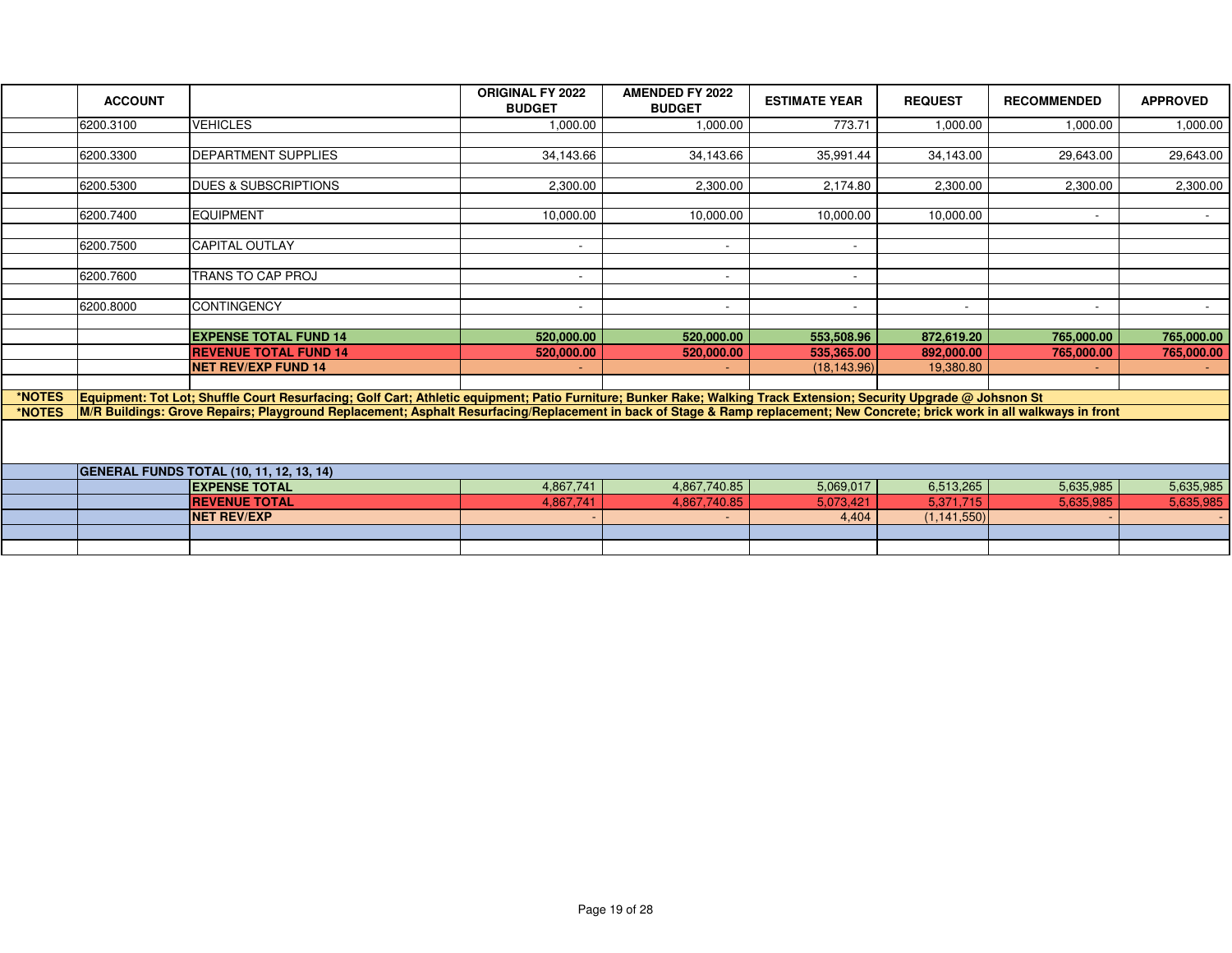|        | <b>ACCOUNT</b>          |                                                                                                       | <b>ORIGINAL FY 2022</b><br><b>BUDGET</b> | <b>AMENDED FY 2022</b><br><b>BUDGET</b> | <b>ESTIMATE YEAR</b>     | <b>REQUEST</b>           | <b>RECOMMENDED</b>       | <b>APPROVED</b> |
|--------|-------------------------|-------------------------------------------------------------------------------------------------------|------------------------------------------|-----------------------------------------|--------------------------|--------------------------|--------------------------|-----------------|
|        | <b>FUND 30</b>          |                                                                                                       |                                          |                                         |                          |                          |                          |                 |
|        | <b>WATER/SEWER FUND</b> |                                                                                                       |                                          |                                         |                          |                          |                          |                 |
|        | <b>REVENUES</b>         |                                                                                                       |                                          |                                         |                          |                          |                          |                 |
|        |                         |                                                                                                       |                                          |                                         |                          |                          |                          |                 |
|        | 3290.0000               | <b>INTEREST EARNED</b>                                                                                | 1,000.00                                 | 1,000.00                                | 508.77                   | 600.00                   | 600.00                   | 600.00          |
|        |                         |                                                                                                       |                                          |                                         |                          |                          |                          |                 |
|        | 3300.0000               | TRANSFER IN / OTHER FUNDS                                                                             | $\sim$                                   | $\sim$                                  | $\sim$                   | $\sim$                   | $\sim$                   | $\sim 100$      |
|        |                         |                                                                                                       |                                          |                                         |                          |                          |                          |                 |
|        | 3340.0000               | <b>INSURANCE PROCEEDS</b>                                                                             | $\overline{\phantom{a}}$                 | $\sim$                                  | $\overline{\phantom{0}}$ | $\overline{\phantom{a}}$ |                          | $\sim$          |
|        |                         |                                                                                                       |                                          |                                         |                          |                          |                          |                 |
|        | 3350.0000               | <b>MISCELLANEOUS</b>                                                                                  | 7,000.00                                 | 7,000.00                                | 18,114.26                | 7,000.00                 | 7,000.00                 | 7,000.00        |
|        | 3490.0400               | <b>VERIZON WATER TOWER</b>                                                                            | 30,000.00                                | 30,000.00                               |                          |                          |                          |                 |
|        |                         |                                                                                                       |                                          |                                         | 29,875.08                | 29,875.08                | 29,875.00                | 29,875.00       |
|        | 3710.0100               | <b>WATER CHARGES</b>                                                                                  | 1,540,000.00                             | 1,540,000.00                            | 1,425,107.77             | 1,758,997.14             | 1,758,998.00             | 1,758,998.00    |
|        |                         |                                                                                                       |                                          |                                         |                          |                          |                          |                 |
|        | 3710.0200               | <b>SEWER CHARGES</b>                                                                                  | 1,840,000.00                             | 1,840,000.00                            | 1,989,422.88             | 2,138,762.81             | 2,138,763.00             | 2,138,763.00    |
|        |                         |                                                                                                       |                                          |                                         |                          |                          |                          |                 |
|        | 3730.0100               | <b>WATER TAPS</b>                                                                                     | 9,000.00                                 | 9,000.00                                | 38,237.00                | 25,000.00                | 25,000.00                | 25,000.00       |
|        |                         |                                                                                                       |                                          |                                         |                          |                          |                          |                 |
|        | 3730.0200               | <b>SEWER TAPS</b>                                                                                     | 9.000.00                                 | 9,000.00                                | 47,700.00                | 25,000.00                | 25,000.00                | 25,000.00       |
|        |                         |                                                                                                       |                                          |                                         |                          |                          |                          |                 |
|        | 3751.0000               | <b>LATE CHARGES</b>                                                                                   | 4,239.00                                 | 4,239.00                                | 6,237.80                 | 7,500.00                 | 7,500.00                 | 7,500.00        |
|        |                         |                                                                                                       |                                          |                                         |                          |                          |                          |                 |
|        | 3990.0000               | <b>FUND BALANCE</b>                                                                                   | $\sim$                                   | $\sim$                                  | $\sim$                   | $\sim$                   | $\overline{\phantom{a}}$ | $\sim$ 10 $\pm$ |
|        |                         |                                                                                                       |                                          |                                         |                          |                          |                          |                 |
|        |                         | <b>REVENUE TOTAL FUND 30</b>                                                                          | 3,440,239.00                             | 3,440,239.00                            | 3,555,203.56             | 3,992,735.03             | 3,992,736.00             | 3,992,736.00    |
|        |                         |                                                                                                       |                                          |                                         |                          |                          |                          |                 |
| *NOTES |                         | Johnston County proposed 6% increase in bulk water//City of Dunn proposed 6.5% increase in bulk water |                                          |                                         |                          |                          |                          |                 |
| *NOTES |                         | 10% increase proposed in water and sewer consumption                                                  |                                          |                                         |                          |                          |                          |                 |
|        |                         |                                                                                                       |                                          |                                         |                          |                          |                          |                 |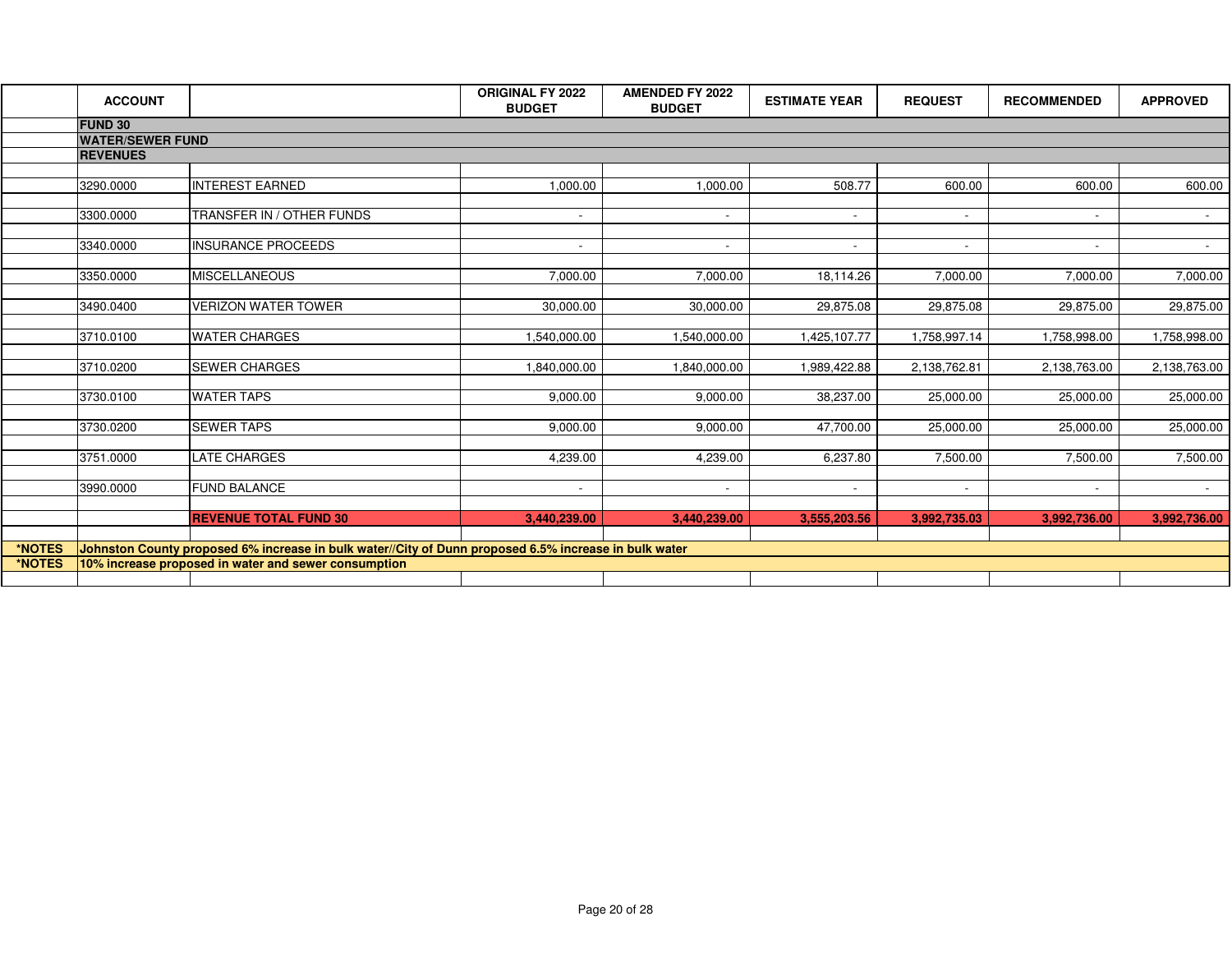| <b>ACCOUNT</b>         |                              | <b>ORIGINAL FY 2022</b><br><b>BUDGET</b> | <b>AMENDED FY 2022</b><br><b>BUDGET</b> | <b>ESTIMATE YEAR</b> | <b>REQUEST</b> | <b>RECOMMENDED</b> | <b>APPROVED</b> |
|------------------------|------------------------------|------------------------------------------|-----------------------------------------|----------------------|----------------|--------------------|-----------------|
| <b>FUND 30</b>         |                              |                                          |                                         |                      |                |                    |                 |
| <b>DEPARTMENT 7200</b> |                              |                                          |                                         |                      |                |                    |                 |
| <b>EXPENSES</b>        |                              |                                          |                                         |                      |                |                    |                 |
| 7200.0200              | <b>SALARIES</b>              | 570,438.00                               | 570,438.00                              | 609,757.48           | 622,617.38     | 754,116.00         | 754,116.00      |
|                        |                              |                                          |                                         |                      |                |                    |                 |
| 7200.0300              | SKILLED SERVICES             | 125,000.00                               | 125,000.00                              | 388,536.62           | 100,000.00     | 100,000.00         | 100,000.00      |
|                        |                              |                                          |                                         |                      |                |                    |                 |
| 7200.0400              | <b>PROFESSIONAL SERVICES</b> |                                          |                                         |                      | 25,000.00      | 25,000.00          | 25,000.00       |
| 7200.0430              | <b>IT SERVICES</b>           | 50,000.00                                | 50,000.00                               | 56,116.44            | 64,166.90      | 64,250.00          | 64,250.00       |
|                        |                              |                                          |                                         |                      |                |                    |                 |
| 7200.0450              | <b>LEGAL SERVICES</b>        | 15,000.00                                | 15,000.00                               | 14,444.67            | 15,000.00      | 15,000.00          | 15,000.00       |
| 7200.0500              | <b>SOCIAL SECURITY</b>       | 43,638.49                                | 43,638.49                               | 47,268.48            | 47,630.23      | 57,690.00          | 57,690.00       |
|                        |                              |                                          |                                         |                      |                |                    |                 |
| 7200.0700              | <b>RETIREMENT EXPENSE</b>    | 86,858.68                                | 86,858.68                               | 98,743.80            | 106,467.57     | 128,954.00         | 128,954.00      |
|                        |                              |                                          |                                         |                      |                |                    |                 |
| 7200.1100              | <b>TELEPHONE</b>             | 7,500.00                                 | 7,500.00                                | 6,047.76             | 8,040.00       | 8,040.00           | 8,040.00        |
| 7200.1400              | <b>TRAVEL &amp; TRAINING</b> | 5,000.00                                 | 5,000.00                                | 5,468.14             | 5,000.00       | 5,000.00           | 5,000.00        |
|                        |                              |                                          |                                         |                      |                |                    |                 |
| 7200.1500              | <b>M/R BUILDINGS</b>         | $\sim$                                   | $\sim$                                  | 25.39                | $\sim$         | $\sim$             | $\sim 10^{-1}$  |
|                        |                              |                                          |                                         |                      |                |                    |                 |
| 7200.1600              | M/R EQUIPMENT-INFRASTRUCTURE | 15,000.00                                | 15,000.00                               | 31,036.69            | 20,000.00      | 20,000.00          | 20,000.00       |
| 7200.1610              | M/R EQUIPMENT-ROLLING        | 10,000.00                                | 10,000.00                               | 22,343.09            | 10,000.00      | 10,000.00          | 10,000.00       |
|                        |                              |                                          |                                         |                      |                |                    |                 |
| 7200.1800              | <b>GAS &amp; LUBRICANTS</b>  | 12,000.00                                | 12,000.00                               | 17,866.92            | 20,000.00      | 20,000.00          | 20,000.00       |
| 7200.3100              | <b>VEHICLES</b>              | $\sim$                                   | $\sim$                                  | 2,584.34             | 1,500.00       | 1,500.00           | 1,500.00        |
|                        |                              |                                          |                                         |                      |                |                    |                 |
| 7200.3200              | <b>CHEMICALS</b>             | 5,000.00                                 | 5,000.00                                | 13,345.86            | 15,000.00      | 15,000.00          | 15,000.00       |
|                        |                              |                                          |                                         |                      |                |                    |                 |
| 7200.3300              | <b>DEPARTMENT SUPPLIES</b>   | 10,000.00                                | 10,000.00                               | 29,915.74            | 20,000.00      | 20,000.00          | 20,000.00       |
| 7200.3800              | <b>MATERIALS</b>             | 40,000.00                                | 40,000.00                               | 52,890.81            | 50,000.00      | 50,000.00          | 50,000.00       |
|                        |                              |                                          |                                         |                      |                |                    |                 |
| 7200.5400              | <b>INSURANCE &amp; BONDS</b> | 117,865.00                               | 117,865.00                              | 117,992.86           | 157,100.26     | 154,000.00         | 154,000.00      |
| 7200.7300              | <b>LINE IMPROVEMENTS</b>     | 40,000.00                                | 40,000.00                               | 7,300.00             | 40,000.00      | 40,000.00          | 40,000.00       |
|                        |                              |                                          |                                         |                      |                |                    |                 |
| 7200.7400              | <b>EQUIPMENT</b>             | 96,000.00                                | 96,000.00                               | 55,438.31            | 50,000.00      | 50,000.00          | 50,000.00       |
|                        |                              |                                          |                                         |                      |                |                    |                 |
| 7200.7500              | <b>CAPITAL OUTLAY</b>        | 20,000.00                                | 20,000.00                               |                      | 80,000.00      | 80,000.00          | 80,000.00       |
| 7200.7800              | <b>DEBT SERVICES</b>         | 184,610.00                               | 184,610.00                              | 184,610.00           | 183,809.73     | 183,810.00         | 183,810.00      |
|                        |                              |                                          |                                         |                      |                |                    |                 |
| 7200.8000              | <b>CONTINGENCY</b>           | $\sim$                                   | $\sim$                                  | $\sim$               | $\sim$         |                    |                 |
|                        |                              |                                          |                                         |                      |                |                    |                 |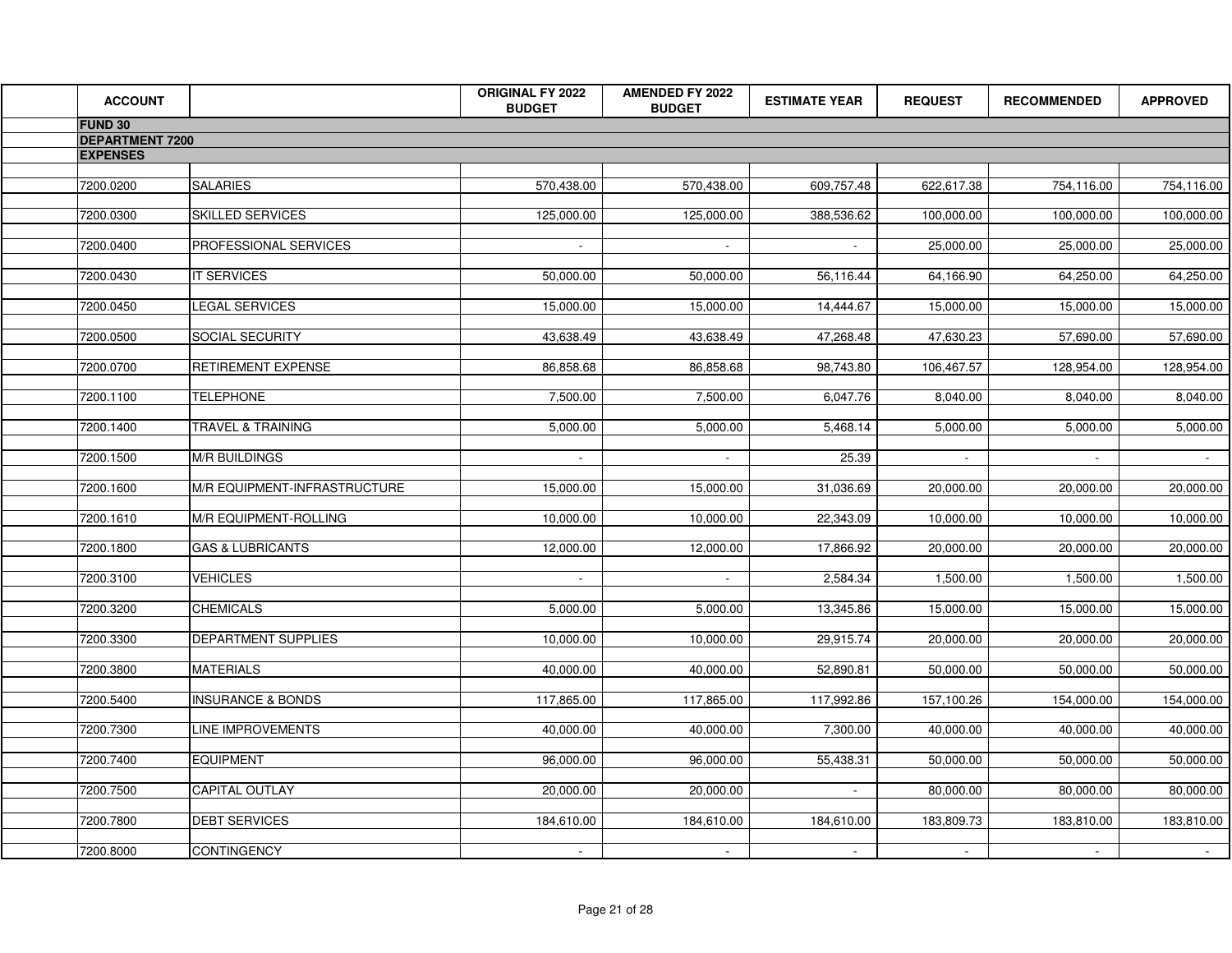|               | <b>ACCOUNT</b>                                                                                                      |                                      | <b>ORIGINAL FY 2022</b><br><b>BUDGET</b> | <b>AMENDED FY 2022</b><br><b>BUDGET</b> | <b>ESTIMATE YEAR</b> | <b>REQUEST</b> | <b>RECOMMENDED</b> | <b>APPROVED</b> |
|---------------|---------------------------------------------------------------------------------------------------------------------|--------------------------------------|------------------------------------------|-----------------------------------------|----------------------|----------------|--------------------|-----------------|
|               |                                                                                                                     |                                      |                                          |                                         |                      |                |                    |                 |
|               | 7200.9905                                                                                                           | IN LIEU OF TAXES TO GEN FUND         |                                          |                                         |                      |                |                    |                 |
|               |                                                                                                                     |                                      |                                          |                                         |                      |                |                    |                 |
|               |                                                                                                                     | <b>EXPENSE TOTAL DEPARTMENT 7200</b> | 1.453.910.17丨                            | 1.453.910.17                            | 1.761.733.40         | 1,641,332.07   | 1.802.360.00       | 1,802,360.00    |
|               |                                                                                                                     |                                      |                                          |                                         |                      |                |                    |                 |
| *NOTES        | <b>Skilled Services: System Development Fee Study; Utilities systems costs</b>                                      |                                      |                                          |                                         |                      |                |                    |                 |
| <b>*NOTES</b> | Capital Outlay: Upgrade SCADA System (\$30,000); 2 New Trucks (\$50,000)                                            |                                      |                                          |                                         |                      |                |                    |                 |
| *NOTES        | Debt Services: Anx-Dogeve (\$45,242); WWTP 18" (\$18,370.15); PW Building (\$24,061.33); Pump Station (\$96,136.25) |                                      |                                          |                                         |                      |                |                    |                 |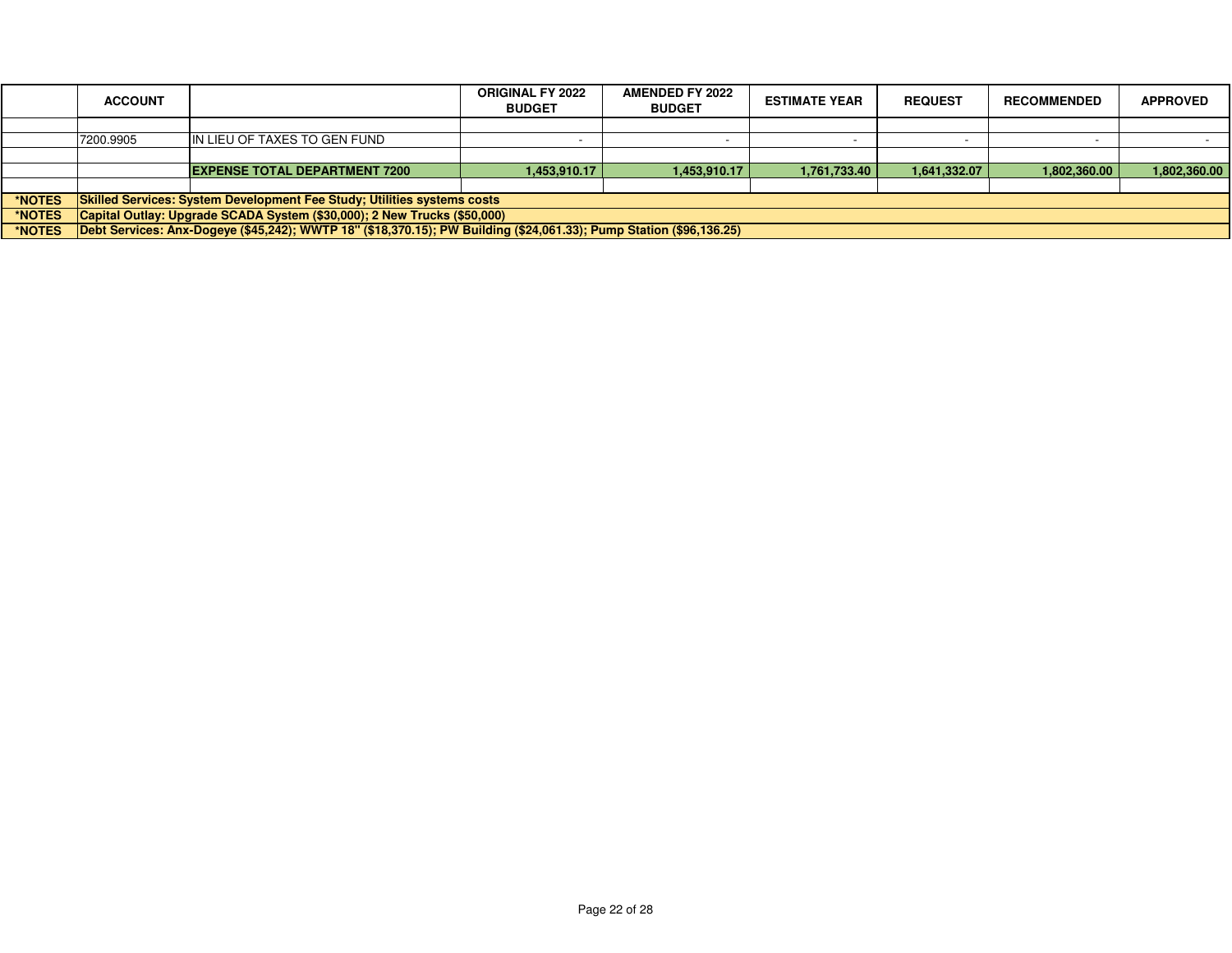|        | <b>ACCOUNT</b>                           |                                                                                                 | <b>ORIGINAL FY 2022</b><br><b>BUDGET</b> | <b>AMENDED FY 2022</b><br><b>BUDGET</b> | <b>ESTIMATE YEAR</b> | <b>REQUEST</b> | <b>RECOMMENDED</b> | <b>APPROVED</b> |
|--------|------------------------------------------|-------------------------------------------------------------------------------------------------|------------------------------------------|-----------------------------------------|----------------------|----------------|--------------------|-----------------|
|        |                                          |                                                                                                 |                                          |                                         |                      |                |                    |                 |
|        | <b>FUND 30</b><br><b>DEPARTMENT 8100</b> |                                                                                                 |                                          |                                         |                      |                |                    |                 |
|        | <b>EXPENSES</b>                          |                                                                                                 |                                          |                                         |                      |                |                    |                 |
|        |                                          |                                                                                                 |                                          |                                         |                      |                |                    |                 |
|        | 8100.0300                                | <b>SKILLED SERVICES</b>                                                                         | 15,000.00                                | 15,000.00                               | 10,418.00            | 15,000.00      | 15,000.00          | 15,000.00       |
|        |                                          |                                                                                                 |                                          |                                         |                      |                |                    |                 |
|        | 8100.0400                                | PROFESSIONAL SERVICES                                                                           |                                          |                                         |                      | 25,000.00      | 25,000.00          | 25,000.00       |
|        | 8100.1300                                | <b>UTILITIES</b>                                                                                | 12,891.01                                | 12,891.01                               | 16,286.15            | 20,000.00      | 20,000.00          |                 |
|        |                                          |                                                                                                 |                                          |                                         |                      |                |                    | 20,000.00       |
|        | 8100.1400                                | <b>TRAVEL &amp; TRAINING</b>                                                                    | $\overline{500.00}$                      | 500.00                                  | 500.00               | 1,000.00       | 1,000.00           | 1,000.00        |
|        |                                          |                                                                                                 |                                          |                                         |                      |                |                    |                 |
|        | 8100.1600                                | <b>M/R EQUIPMENT</b>                                                                            | 2.000.00                                 | 2.000.00                                |                      | 2,000.00       | 2,000.00           | 2,000.00        |
|        |                                          |                                                                                                 |                                          |                                         |                      |                |                    |                 |
|        | 8100.3200                                | <b>CHEMICALS</b>                                                                                | 1,000.00                                 | 1,000.00                                | 5,662.65             | 7,500.00       | 7,500.00           | 7,500.00        |
|        | 8100.4800                                | <b>WATER PURCHASES</b>                                                                          | 824,149.13                               | 824,149.13                              | 779,689.74           | 906,565.00     | 906,565.00         | 906,565.00      |
|        |                                          |                                                                                                 |                                          |                                         |                      |                |                    |                 |
|        | 8100.7400                                | <b>EQUIPMENT</b>                                                                                | 3,500.00                                 | 3,500.00                                | 2,270.19             | 3,500.00       | 3,500.00           | 3,500.00        |
|        |                                          |                                                                                                 |                                          |                                         |                      |                |                    |                 |
|        | 8100.7500                                | <b>CAPITAL OUTLAY</b>                                                                           | $\sim$                                   | $\sim$                                  | $\sim$               |                |                    |                 |
|        |                                          |                                                                                                 |                                          |                                         |                      |                |                    |                 |
|        | 8100.7600                                | <b>CAPITAL RESERVE</b>                                                                          |                                          |                                         |                      |                |                    |                 |
|        | 8100.7700                                | <b>GRANT MATCH</b>                                                                              | $\sim$                                   | $\sim$                                  | $\sim$               | $\sim$         | $\sim$             | $\sim 100$      |
|        |                                          |                                                                                                 |                                          |                                         |                      |                |                    |                 |
|        | 8100.7800                                | <b>DEBT SERVICES</b>                                                                            | 77,292.00                                | 77,292.00                               | 77,292.00            | 75,041.19      | 75,050.00          | 75,050.00       |
|        |                                          |                                                                                                 |                                          |                                         |                      |                |                    |                 |
|        | 8100.8000                                | <b>CONTINGENCY</b>                                                                              | $\sim$                                   | $\sim$                                  |                      |                |                    |                 |
|        |                                          |                                                                                                 |                                          |                                         |                      |                |                    |                 |
|        | 8100.9990                                | TRANSFER TO CAP. PROJ.                                                                          | 30,000.00                                | 30,000.00                               | 30,000.00            | 30,000.00      | 45,000.00          | 45,000.00       |
|        |                                          | <b>EXPENSE TOTAL DEPARTMENT 8100</b>                                                            | 966,332.14                               | 966,332.14                              | 922,118.73           | 1,085,606.19   | 1,100,615.00       | 1,100,615.00    |
|        |                                          |                                                                                                 |                                          |                                         |                      |                |                    |                 |
| *NOTES |                                          | Equipment: Booster Station Repair (\$14,000); Insertion Valve (\$50,000)                        |                                          |                                         |                      |                |                    |                 |
| *NOTES |                                          | Debt Services: Water Phase I (\$10,800); Water Phase II (\$36,964.03); Smart Grid (\$27,277.16) |                                          |                                         |                      |                |                    |                 |
| *NOTES |                                          | Trans to Cap Proj: Elevated Storage Tank Project (\$60,000)                                     |                                          |                                         |                      |                |                    |                 |
|        |                                          |                                                                                                 |                                          |                                         |                      |                |                    |                 |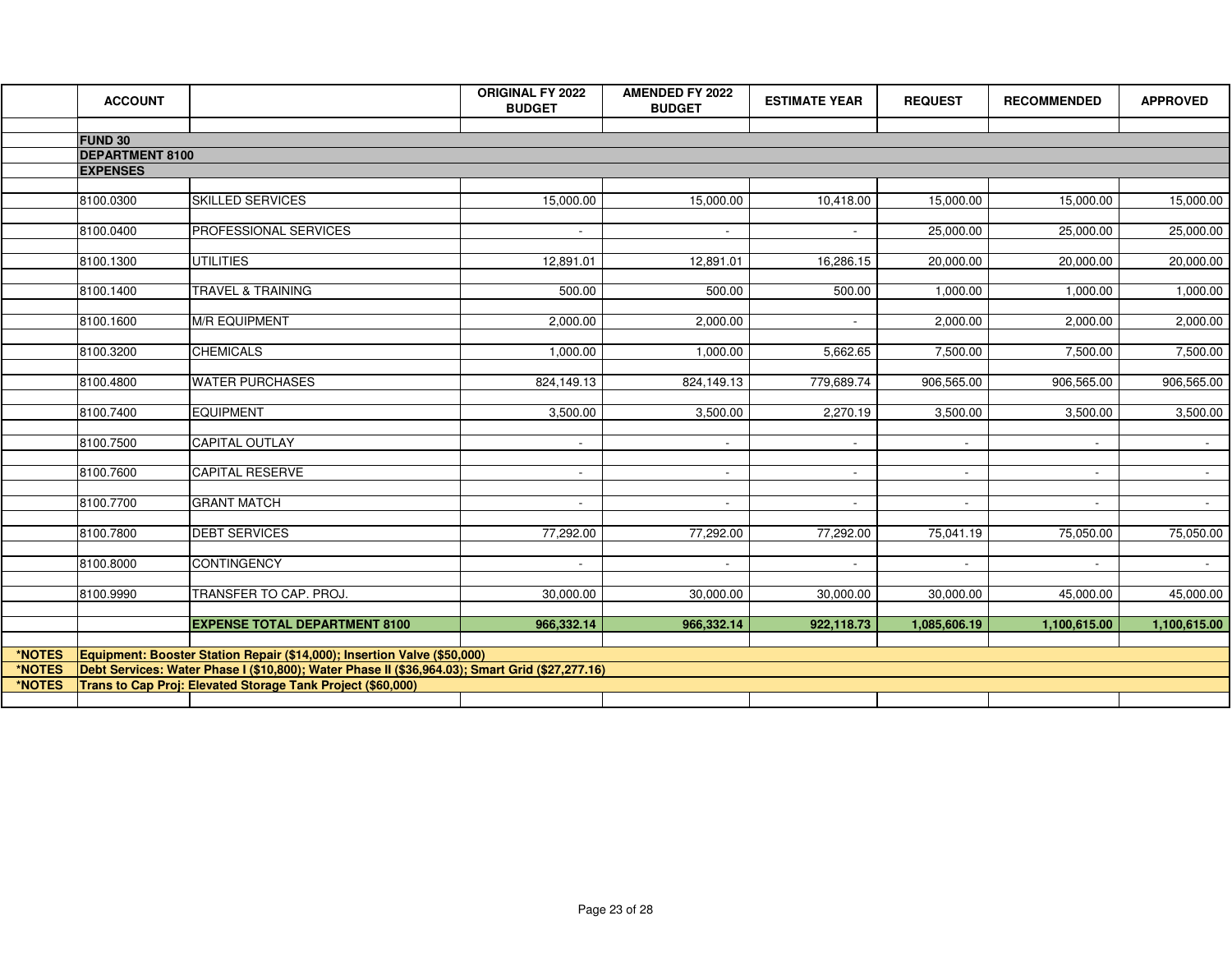| <b>ACCOUNT</b>         |                                      | <b>ORIGINAL FY 2022</b><br><b>BUDGET</b> | <b>AMENDED FY 2022</b><br><b>BUDGET</b> | <b>ESTIMATE YEAR</b> | <b>REQUEST</b> | <b>RECOMMENDED</b> | <b>APPROVED</b> |
|------------------------|--------------------------------------|------------------------------------------|-----------------------------------------|----------------------|----------------|--------------------|-----------------|
| FUND 30                |                                      |                                          |                                         |                      |                |                    |                 |
| <b>DEPARTMENT 8220</b> |                                      |                                          |                                         |                      |                |                    |                 |
| <b>EXPENSES</b>        |                                      |                                          |                                         |                      |                |                    |                 |
| 8220.0200              | <b>SALARIES</b>                      | 254,743.05                               | 254,743.05                              | 251,789.10           | 328,183.45     | 328,200.00         | 328,200.00      |
|                        |                                      |                                          |                                         |                      |                |                    |                 |
| 8220.0300              | <b>SKILLED SERVICES</b>              | 19,000.00                                | 19,000.00                               | 161,567.47           | 65,000.00      | 64,000.00          | 64,000.00       |
|                        |                                      |                                          |                                         |                      |                |                    |                 |
| 8220.0400              | <b>SOCIAL SECURITY</b>               | 19,487.64                                | 19,487.64                               | 19,735.60            | 25,106.03      | 25,100.00          | 25,100.00       |
| 8220.0420              | <b>PROFESSIONAL SERVICES</b>         |                                          |                                         |                      | 25,000.00      | 25,000.00          | 25,000.00       |
|                        |                                      |                                          |                                         |                      |                |                    |                 |
| 8220.0500              | RETIREMENT                           | 41,650.00                                | 41,650.00                               | 39,928.91            | 56,119.37      | 56,200.00          | 56,200.00       |
| 8220.1100              | CELLULAR COMMUNICATIONS              | 3,000.00                                 | 3,000.00                                | 1,829.23             | 3,000.00       | 3,000.00           | 3,000.00        |
|                        |                                      |                                          |                                         |                      |                |                    |                 |
| 8220.1300              | UTILITIES                            | 83,000.00                                | 83,000.00                               | 103,042.96           | 100,000.00     | 100,000.00         | 100,000.00      |
|                        |                                      |                                          |                                         |                      |                |                    |                 |
| 8220.1400              | TRAVEL & TRAINING                    | 3,250.00                                 | 3,250.00                                | 5,602.50             | 3,250.00       | 3,250.00           | 3,250.00        |
| 8220.1500              | <b>M/R BUILDING</b>                  | 3,000.00                                 | 3,000.00                                | 9,514.99             | 3,000.00       | 3,000.00           | 3,000.00        |
|                        |                                      |                                          |                                         |                      |                |                    |                 |
| 8220.1600              | <b>M/R EQUIPMENT-INFRASTRUCTURE</b>  | 23,000.00                                | 23,000.00                               | 59,452.55            | 20,000.00      | 20,000.00          | 20,000.00       |
| 8220.1610              | M/R EQUIPMENT-ROLLING                | 4,000.00                                 | 4,000.00                                | 4,815.81             | 5,000.00       | 5,000.00           | 5,000.00        |
|                        |                                      |                                          |                                         |                      |                |                    |                 |
| 8220.1800              | <b>GAS &amp; LUBRICANTS</b>          | 7,000.00                                 | 7,000.00                                | 4,405.27             | 10,000.00      | 10,000.00          | 10,000.00       |
|                        |                                      |                                          |                                         |                      |                |                    |                 |
| 8220.2100              | <b>RENT-EQUIPMENT</b>                | 2,500.00                                 | 2,500.00                                | 327.92               | 2,500.00       | 2,500.00           | 2,500.00        |
| 8220.3200              | <b>CHEMICALS</b>                     | 20,000.00                                | 20,000.00                               | 19,228.65            | 35,000.00      | 34,156.00          | 34,156.00       |
|                        |                                      |                                          |                                         |                      |                |                    |                 |
| 8220.3300              | <b>DEPARTMENT SUPPLIES</b>           | 9,000.00                                 | 9,000.00                                | 17,815.45            | 10,000.00      | 10,000.00          | 10,000.00       |
| 8220.3800              | <b>MATERIALS</b>                     | 5,000.00                                 | 5,000.00                                | 5,478.52             | 5,000.00       | 5,000.00           | 5,000.00        |
|                        |                                      |                                          |                                         |                      |                |                    |                 |
| 8220.5400              | <b>INSURANCE &amp; BONDS</b>         | 111,011.00                               | 111,011.00                              | 111,010.60           | 157,100.26     | 154,000.00         | 154,000.00      |
|                        |                                      |                                          |                                         |                      |                |                    |                 |
| 8220.7400              | <b>EQUIPMENT</b>                     | 8,000.00                                 | 8,000.00                                | 9,824.07             | 8,000.00       | 8,000.00           | 8,000.00        |
| 8220.7500              | <b>CAPITAL OUTLAY</b>                | 200,000.00                               | 200,000.00                              | 127,375.26           | 350,000.00     | 30,000.00          | 30,000.00       |
|                        |                                      |                                          |                                         |                      |                |                    |                 |
| 8220.7600              | <b>SLUDGE DISPOSAL</b>               | 100,000.00                               | 100,000.00                              | 113,766.64           | 100,000.00     | 100,000.00         | 100,000.00      |
| 8220.8000              | <b>CONTINGENCY</b>                   | $\sim$                                   | $\sim$                                  | $\sim$               | $\sim$         | $\sim$             | $\sim$ $-$      |
|                        |                                      |                                          |                                         |                      |                |                    |                 |
| 8220.9910              | <b>DEBT SERVICE</b>                  | 103,355.00                               | 103,355.00                              | 103,355.00           | 103,355.00     | 103,355.00         | 103,355.00      |
|                        |                                      |                                          |                                         |                      |                |                    |                 |
|                        | <b>EXPENSE TOTAL DEPARTMENT 8220</b> | 1,019,996.69                             | 1,019,996.69                            | 1,169,866.50         | 1,414,614.11   | 1,089,761.00       | 1,089,761.00    |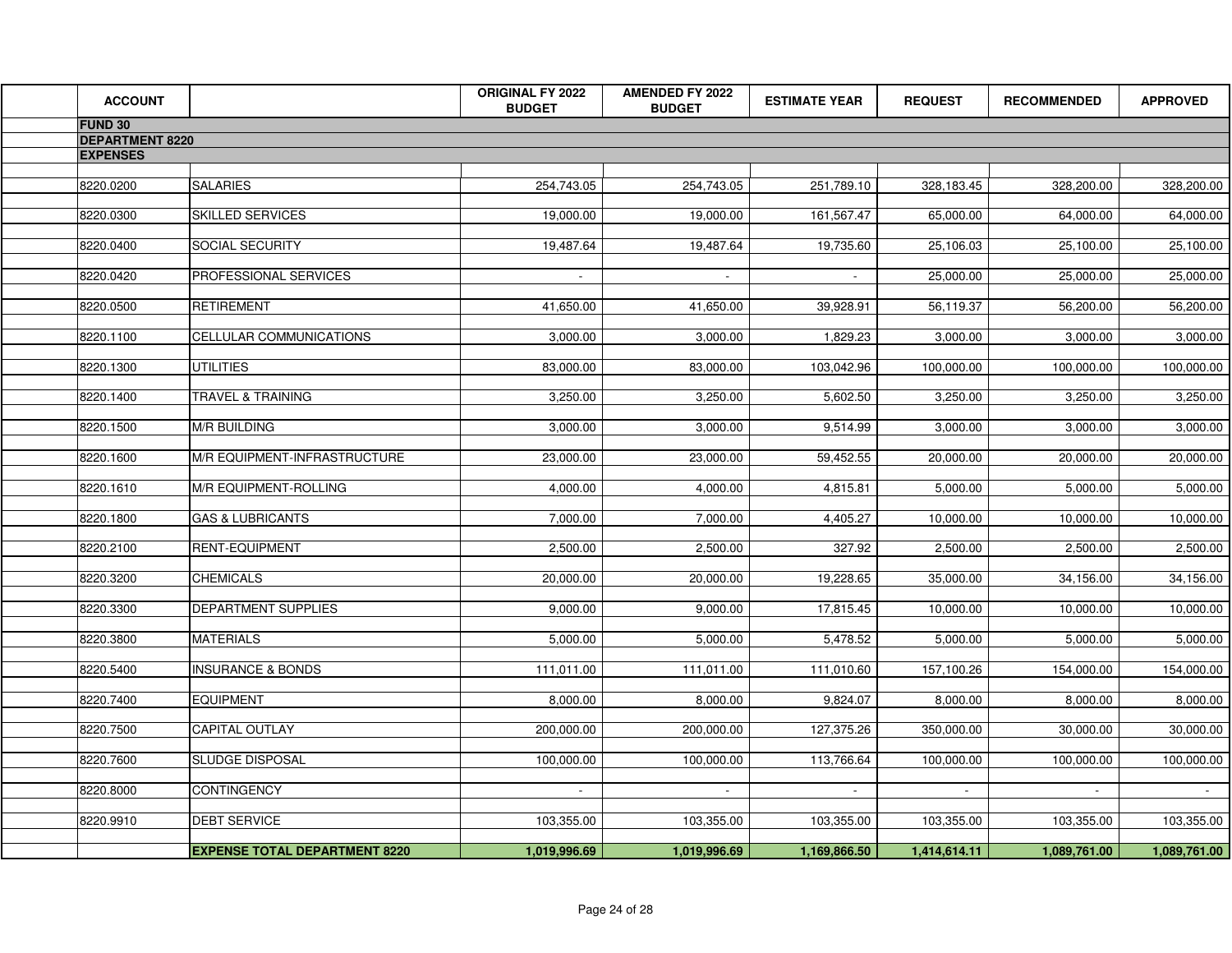|        | <b>ACCOUNT</b>                        |                              | <b>ORIGINAL FY 2022</b><br><b>BUDGET</b> | <b>AMENDED FY 2022</b><br><b>BUDGET</b> | <b>ESTIMATE YEAR</b> | <b>REQUEST</b> | <b>RECOMMENDED</b> | <b>APPROVED</b> |
|--------|---------------------------------------|------------------------------|------------------------------------------|-----------------------------------------|----------------------|----------------|--------------------|-----------------|
|        |                                       |                              |                                          |                                         |                      |                |                    |                 |
|        |                                       | <b>EXPENSE TOTAL FUND 30</b> | 3,440,239.00                             | 3,440,239.00                            | 3,853,718.63         | 4,141,552.37   | 3,992,736.00       | 3,992,736.00    |
|        |                                       | <b>REVENUE TOTAL FUND 30</b> | 3,440,239.00                             | 3,440,239.00                            | 3,555,203.56         | 3,992,735.03   | 3,992,736.00       | 3,992,736.00    |
|        |                                       | <b>NET REV/EXP</b>           |                                          | . .                                     | (298, 515.07)        | (148, 817.34)  |                    |                 |
|        |                                       |                              |                                          |                                         |                      |                |                    |                 |
| *NOTES | Sludge Disposal: \$100,000            |                              |                                          |                                         |                      |                |                    |                 |
| *NOTES | Debt Services: WWTP Expan (\$103,355) |                              |                                          |                                         |                      |                |                    |                 |
|        |                                       |                              |                                          |                                         |                      |                |                    |                 |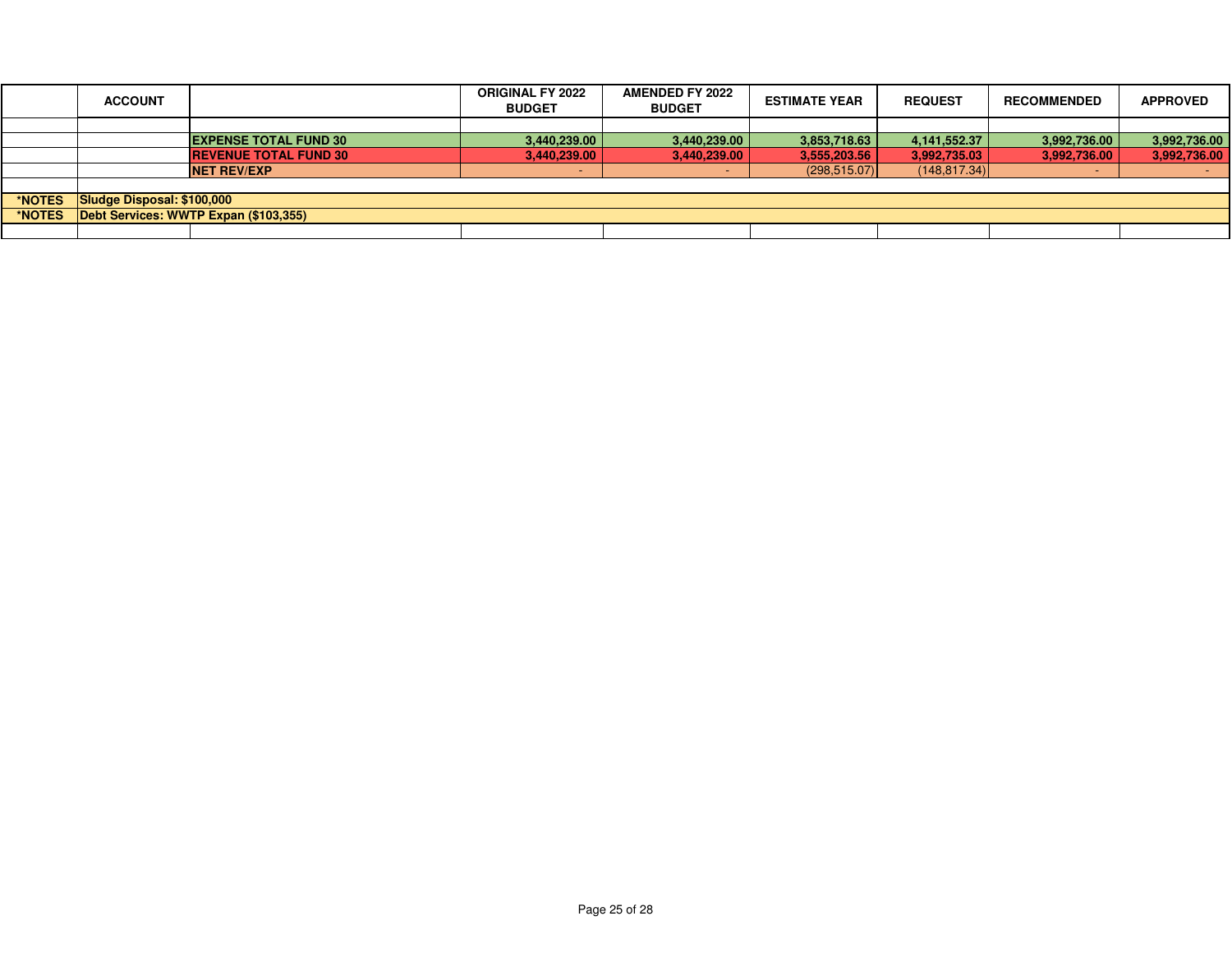|        | <b>ACCOUNT</b>  |                                                                       | <b>ORIGINAL FY 2022</b><br><b>BUDGET</b> | <b>AMENDED FY 2022</b><br><b>BUDGET</b> | <b>ESTIMATE YEAR</b> | <b>REQUEST</b>           | <b>RECOMMENDED</b>       | <b>APPROVED</b>  |  |  |
|--------|-----------------|-----------------------------------------------------------------------|------------------------------------------|-----------------------------------------|----------------------|--------------------------|--------------------------|------------------|--|--|
|        | <b>FUND 31</b>  |                                                                       |                                          |                                         |                      |                          |                          |                  |  |  |
|        |                 | <b>ELECTRIC DEPARTMENT</b>                                            |                                          |                                         |                      |                          |                          |                  |  |  |
|        | <b>REVENUES</b> |                                                                       |                                          |                                         |                      |                          |                          |                  |  |  |
|        |                 |                                                                       |                                          |                                         |                      |                          |                          |                  |  |  |
|        | 3190.0000       | POLE ATTACHMENT FEE                                                   | 16,340.00                                | 16,340.00                               | 16,340.10            | 16,823.70                | 16,824.00                | 16,824.00        |  |  |
|        |                 |                                                                       |                                          |                                         |                      |                          |                          |                  |  |  |
|        | 3290.0000       | <b>INTEREST EARNED</b>                                                | 800.00                                   | 800.00                                  | 990.14               | 850.00                   | 850.00                   | 850.00           |  |  |
|        |                 |                                                                       |                                          |                                         |                      |                          |                          |                  |  |  |
|        | 3340.0000       | <b>INSURANCE PROCEEDS</b>                                             | $\overline{\phantom{a}}$                 | $\sim$                                  | 6,387.87             | $\overline{\phantom{a}}$ | $\overline{\phantom{a}}$ | $\sim$ 100 $\mu$ |  |  |
|        |                 |                                                                       |                                          |                                         |                      |                          |                          |                  |  |  |
|        | 3350.0000       | <b>MISCELLANEOUS</b>                                                  | 10,000.00                                | 10,000.00                               | 10,886.58            | 10,000.00                | 10,000.00                | 10,000.00        |  |  |
|        |                 |                                                                       |                                          |                                         |                      |                          |                          |                  |  |  |
|        | 3710.0000       | <b>ELECTRIC CHARGES</b>                                               | 4,363,833.00                             | 4,363,833.00                            | 4,633,342.90         | 4,624,198.52             | 4,854,895.00             | 4,854,895.00     |  |  |
|        |                 |                                                                       |                                          |                                         |                      |                          |                          |                  |  |  |
|        | 3710.1000       | ELECTRIC SALES TAX                                                    | 305,468.31                               | 305,468.31                              | 323,798.11           | 323,693.90               | 339,843.00               | 339,843.00       |  |  |
|        |                 |                                                                       |                                          |                                         |                      |                          |                          |                  |  |  |
|        | 3750.0000       | <b>CUT OUT\LATE CHARGES</b>                                           | 20,000.00                                | 20,000.00                               | 17,248.95            | 20,000.00                | 20,000.00                | 20,000.00        |  |  |
|        |                 |                                                                       |                                          |                                         |                      |                          |                          |                  |  |  |
|        | 3990.0000       | <b>FUND BALANCE</b>                                                   | 100,000.00                               | 100,000.00                              | 100,000.00           | 200,000.00               | 200,000.00               | 200,000.00       |  |  |
|        |                 |                                                                       |                                          |                                         |                      |                          |                          |                  |  |  |
|        |                 | <b>REVENUE TOTAL FUND 31</b>                                          | 4,816,441.31                             | 4,816,441.31                            | 5,108,994.65         | 5,195,566.12             | 5,442,412.00             | 5,442,412.00     |  |  |
| *NOTES |                 | Electric Charges: \$1.00 Base on all charges and 5% increase in rates |                                          |                                         |                      |                          |                          |                  |  |  |
| *NOTES |                 | Fund Balance: Pole Replacements & Hot Line Tree Trimming (\$200,000)  |                                          |                                         |                      |                          |                          |                  |  |  |
|        |                 |                                                                       |                                          |                                         |                      |                          |                          |                  |  |  |
|        |                 |                                                                       |                                          |                                         |                      |                          |                          |                  |  |  |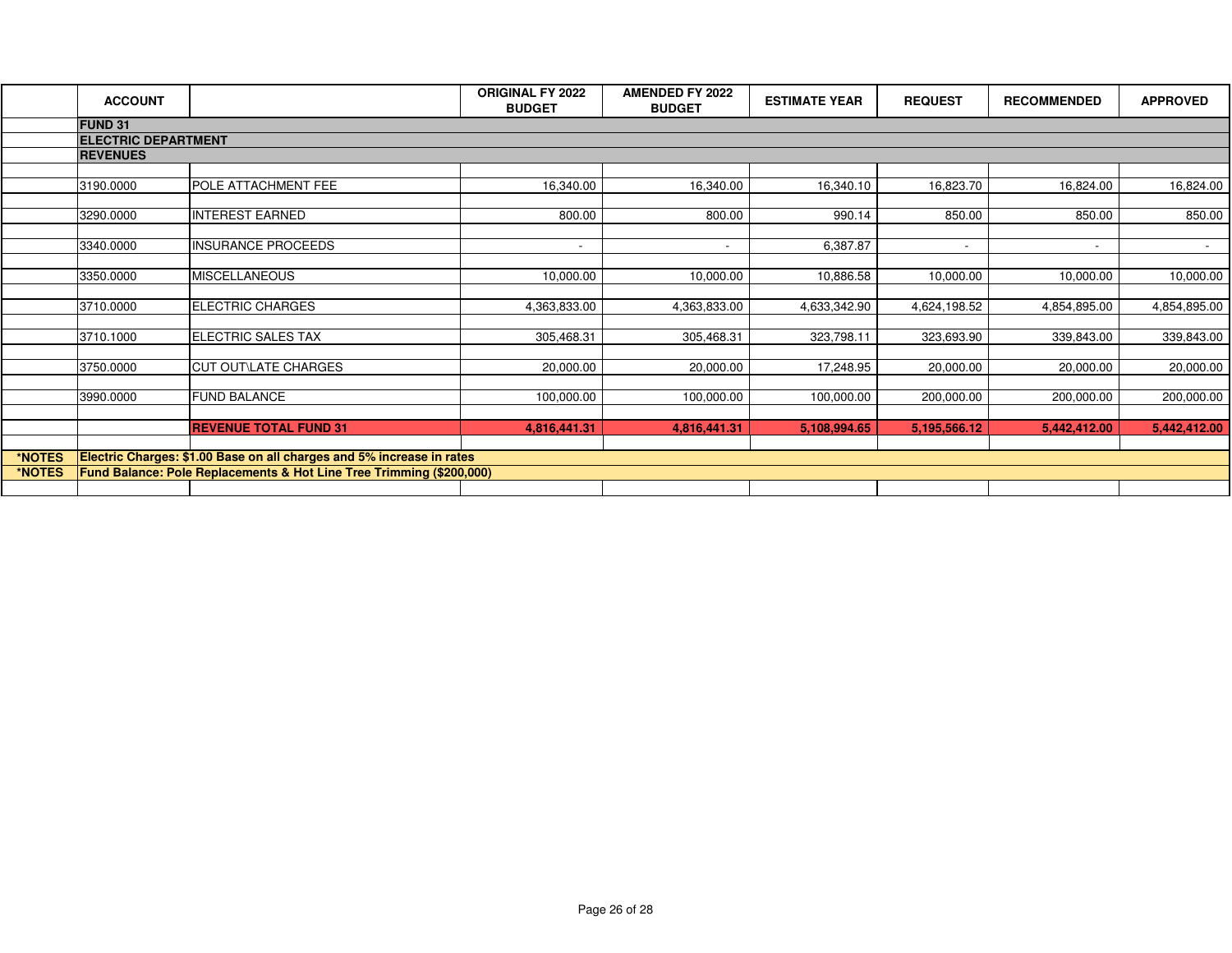| <b>ACCOUNT</b>         |                                      | <b>ORIGINAL FY 2022</b> | <b>AMENDED FY 2022</b> | <b>ESTIMATE YEAR</b> | <b>REQUEST</b> | <b>RECOMMENDED</b> | <b>APPROVED</b> |
|------------------------|--------------------------------------|-------------------------|------------------------|----------------------|----------------|--------------------|-----------------|
| <b>FUND 31</b>         |                                      | <b>BUDGET</b>           | <b>BUDGET</b>          |                      |                |                    |                 |
| <b>DEPARTMENT 6600</b> |                                      |                         |                        |                      |                |                    |                 |
| <b>EXPENSES</b>        |                                      |                         |                        |                      |                |                    |                 |
|                        |                                      |                         |                        |                      |                |                    |                 |
| 6600.1100              | ELECTRIC SALES TAX OF 7%             | 305,468.31              | 305,468.31             | 329,838.74           | 323,693.90     | 339,843.00         | 339,843.00      |
| 6600.9900              | TRANSFER TO GENERAL FUND             |                         |                        | $\sim$               | $\sim$         | $\sim$             | $\sim 10^{-1}$  |
|                        |                                      | $\sim$                  | $\sim$                 |                      |                |                    |                 |
| 6600.9905              | IN LIEU OF TAXES TO GEN FUND         | $\sim$                  | $\sim$                 | $\sim$               | $\sim$         |                    | $\sim$          |
|                        |                                      |                         |                        |                      |                |                    |                 |
| 6600.9990              | TRANSFER TO CPA. PROJ.               | $\sim$                  | $\sim$                 | $\sim$               | $\sim$         |                    | $\sim$          |
|                        | <b>EXPENSE TOTAL DEPARTMENT 6600</b> | 305,468.31              | 305,468.31             | 329,838.74           | 323,693.90     | 339,843.00         | 339,843.00      |
|                        |                                      |                         |                        |                      |                |                    |                 |
| <b>FUND 31</b>         |                                      |                         |                        |                      |                |                    |                 |
| <b>DEPARTMENT 8110</b> |                                      |                         |                        |                      |                |                    |                 |
| <b>EXPENSES</b>        |                                      |                         |                        |                      |                |                    |                 |
| 8110.0200              | <b>SALARIES</b>                      | 534,196.36              | 534,196.36             | 316,084.57           | 836,145.09     | 807,586.00         | 807,586.00      |
|                        |                                      |                         |                        |                      |                |                    |                 |
| 8110.0300              | SKILLED SERVICES                     | 145,000.00              | 145,000.00             | 273,232.55           | 157,208.68     | 157,210.00         | 157,210.00      |
| 8110.0400              | PROFESSIONAL SERVICES                | 9,000.00                | 9,000.00               | 9,000.00             | 60,000.00      | 31,519.00          | 31,519.00       |
|                        |                                      |                         |                        |                      |                |                    |                 |
| 8110.0430              | IT SERVICES                          | 45,000.00               | 45,000.00              | 52,154.53            | 64,166.90      | 64,167.00          | 64,167.00       |
|                        |                                      |                         |                        |                      |                |                    |                 |
| 8110.0450              | <b>LEGAL SERVICES</b>                | 25,000.00               | 25,000.00              | 18,174.64            | 25,000.00      | 25,000.00          | 25,000.00       |
| 8110.0500              | SOCIAL SECURITY                      | 40,866.02               | 40,866.02              | 24,690.32            | 63,965.10      | 61,781.00          | 61,781.00       |
|                        |                                      |                         |                        |                      |                |                    |                 |
| 8110.0700              | RETIREMENT EXPENSE                   | 87,341.10               | 87,341.10              | 46,661.76            | 142,980.81     | 138,098.00         | 138,098.00      |
| 8110.1100              | CELLUALR COMMUNICATIONS              | 7,500.00                | 7,500.00               | 6,088.56             | 7,500.00       | 7,500.00           | 7,500.00        |
|                        |                                      |                         |                        |                      |                |                    |                 |
| 8110.1300              | <b>UTILITIES</b>                     | 4,500.00                | 4,500.00               | 5,537.06             | 10,000.00      | 5,000.00           | 5,000.00        |
| 8110.1400              | TRAVEL & TRAINING                    | 10,000.00               | 10,000.00              | 6,746.67             | 10,000.00      | 10,000.00          | 10,000.00       |
|                        |                                      |                         |                        |                      |                |                    |                 |
| 8110.1500              | <b>M/R BUILDINGS</b>                 | 2,500.00                | 2,500.00               | 1,697.48             | 5,000.00       | 5,000.00           | 5,000.00        |
|                        |                                      |                         |                        |                      |                |                    |                 |
| 8110.1600              | <b>M/R EQUIPMENT</b>                 | 10,000.00               | 10,000.00              | 56,457.83            | 10,000.00      | 10,000.00          | 10,000.00       |
| 8110.1800              | <b>GAS &amp; LUBRICANTS</b>          | 6,500.00                | 6,500.00               | 8,081.74             | 20,000.00      | 20,000.00          | 20,000.00       |
|                        |                                      |                         |                        |                      |                |                    |                 |